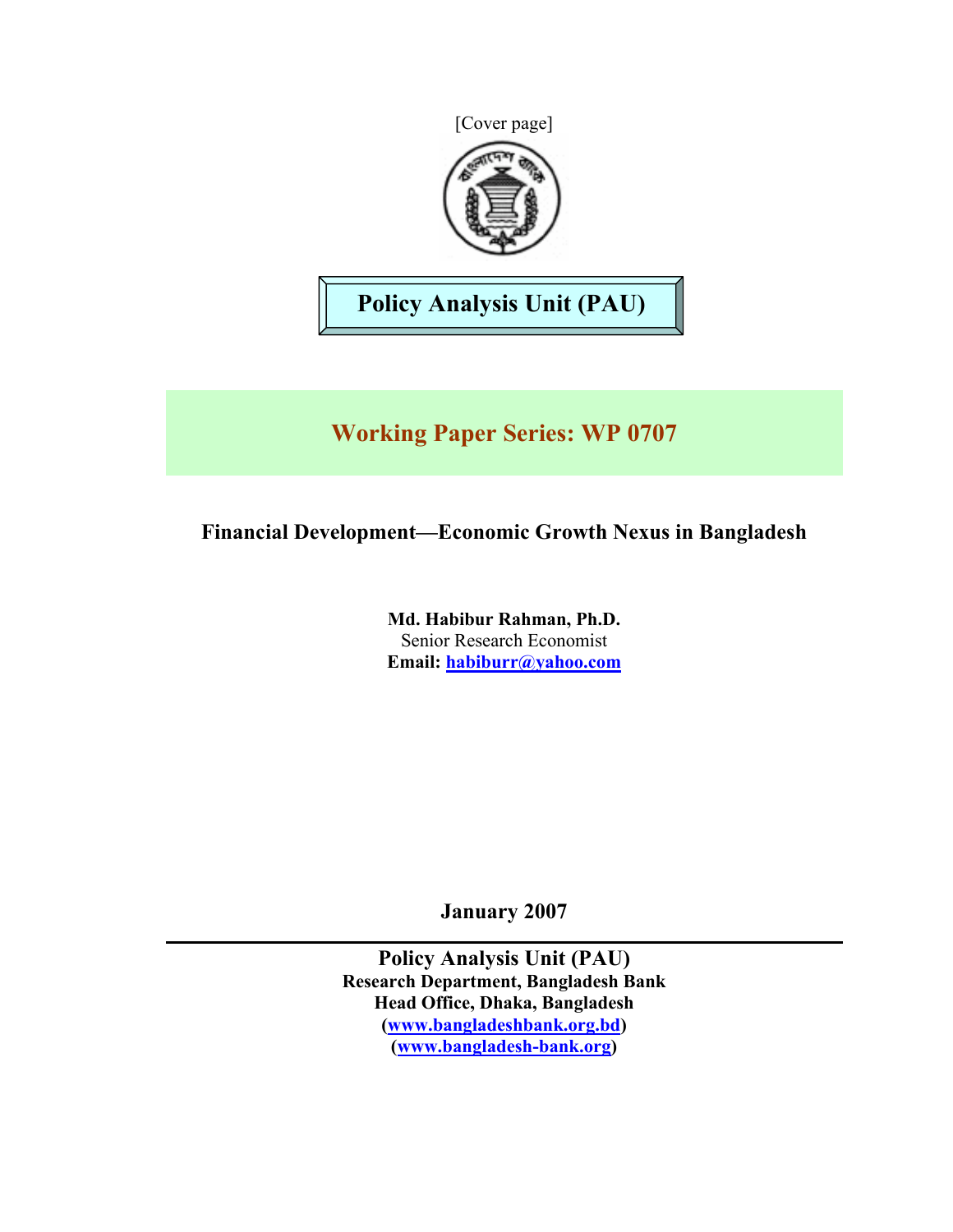

# **Policy Analysis Unit\* (PAU)**

## **Working Paper Series: WP 0707**

## Financial Development—Economic Growth Nexus in Bangladesh

**Md. Habibur Rahman**  Senior Research Economist **Email: [habiburr@yahoo.com](mailto:habiburr@yahho.com)**

## **Copyright © 2007 by Bangladesh Bank**

• *In an attempt to upgrade the capacity for research and policy analysis at Bangladesh Bank (BB), PAU prepares and publishes several Working Papers on macroeconomic research every quarter. These papers reflect research in progress, and as such comments are most welcome. It is anticipated that a majority of these papers will eventually be published in learned journals after the due review process. Neither the Board of Directors nor the management of, or any agency of the Government of Bangladesh, however, necessarily endorses any or all of the views expressed in these papers. The latter reflect views based on professional analysis carried out by the staff of Bangladesh Bank, and hence the usual caveat as to the veracity of research reports applies.* 

**[An electronic version of this paper is available at [www.bangladeshbank.org.bd](http://www.bangladeshbank.org.bd/)]**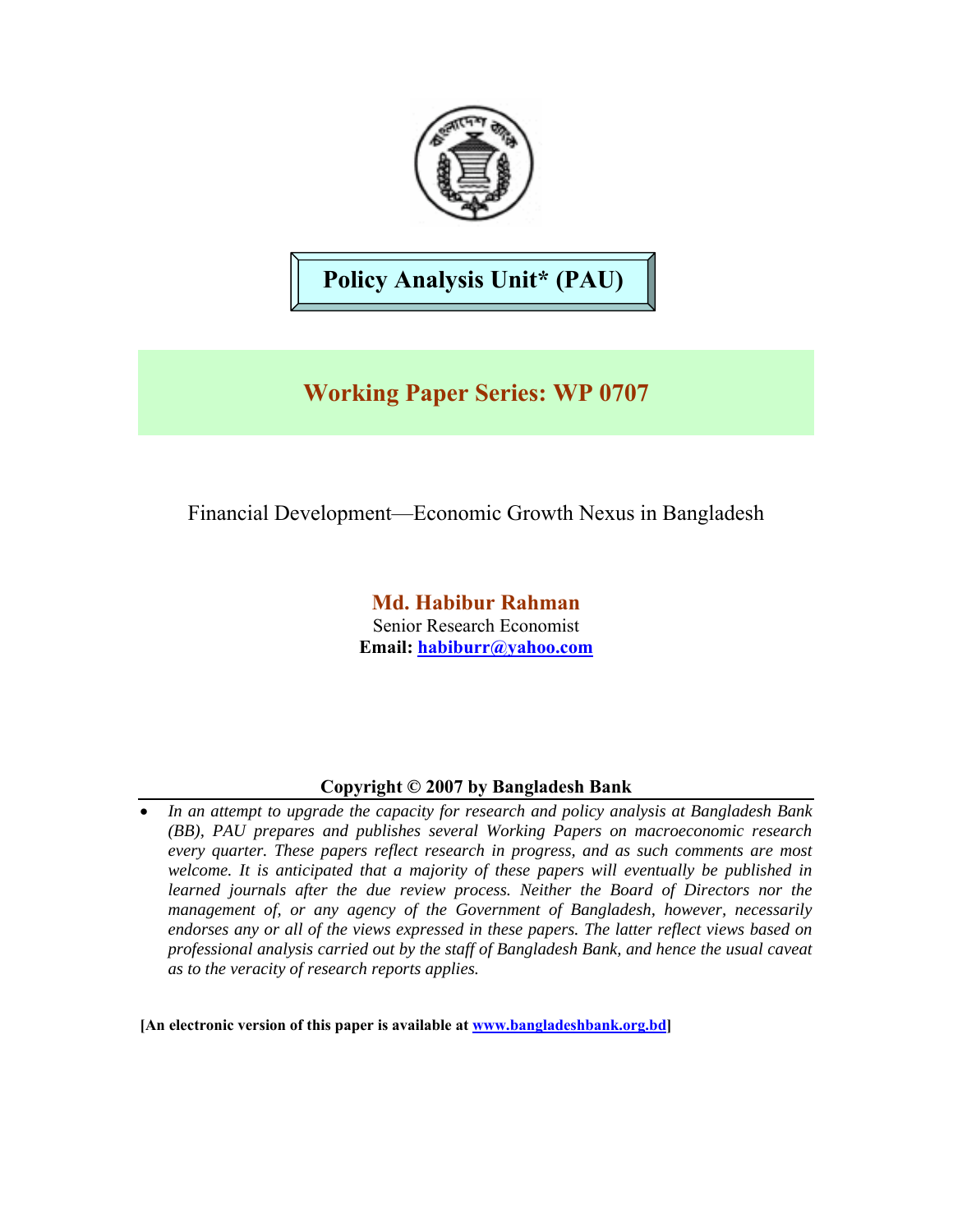### **Financial Development—Economic Growth Nexus in Bangladesh**

### **Abstract**

The main objective of this study is to investigate the causal relationship between financial development and economic growth in Bangladesh, particularly the long-run impact of financial development on capital formation and per capita income. A system of equations based on the hypothesis that financial development has long-run impact on investment and per capita income is specified and estimated using Blanchard and Quah's (1989) technique of structural vector autoregressions (SVARs). To examine the short-run dynamics among the variables in the system, however, the impulse response functions (IRFs) and variance decomposition (VDCs) are computed based on Cholesky factorization where the standard errors for VDCs are computed through 1000 Monte Carlo simulations. To substantiate the causal link among the various indicators of financial development, investment and income per capita a graphical presentation has also been used.

The graphical presentation as well as estimated coefficients of the long-run response matrix indicates that various indicators of financial development and investment have long-run impact on per capita income. The estimated results also support the argument that in the long-run financial development stimulates investment activities. The estimated coefficients of the long-run response matrix, however, do not provide any statistical evidence whether the lending rate has any impact on financial development, investment or on per capita income. This finding is in line with the conventional view that there is very little or no significant response of economic activities with respect to changes in the interest rate in a developing country like Bangladesh where the degree of monetization is relatively low. As a result, the use of short-term lending rate as a policy instrument would be ineffective in influencing domestic credit or investment and thus per capita income.

Regarding the short-run dynamics among the variables in the system, the results from IRFs indicate that both the financial development and investment have short-run impact on per capita income at the immediate year of initial shocks. The results from VDCs, on other hand, imply that all the variables in the system, such as lending rate, indicator of financial development and investment contain very useful information in predicting the future path of per capita income.

Keywords: Financial development, investment, economic growth, structural vector autoregressions (SVARs).

JEL Classification: O11, O16.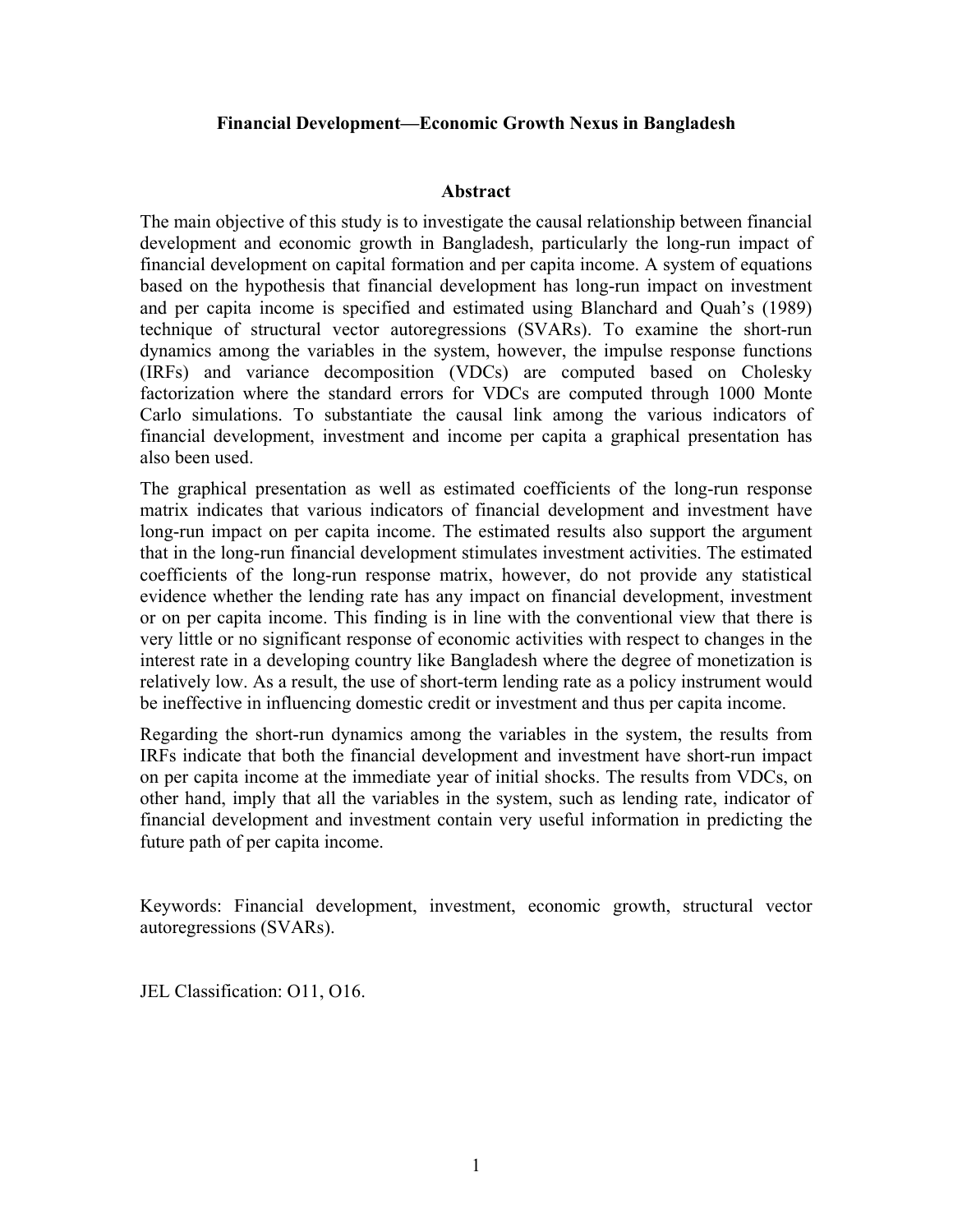## **Financial Development—Economic Growth Nexus in Bangladesh [1](#page-3-0)**

## **1. Introduction**

The existence of correlation between financial development and economic growth is well established by the theoretical as well as empirical evidence. The presence of correlation between financial development and economic growth had been initially articulated by Gurley and Shaw (1955) followed by Goldsmith (1969), McKinnon (1973) and Shaw (1973). Gurley and Shaw (1955) provided convincing evidence of co-evolution of the real and the financial sectors without attributing any specific direction of causation which is again confirmed by Bencivenga and Smith (1998). Goldsmith (1969) also finds evidence of strong correlation between financial development and economic growth in his cross-country study. McKinnon (1973) and Shaw (1973) advocate financial liberalization based on the belief that it will increase savings as well as real credit supply which will in turn induce a higher volume of investment and faster economic growth (Dixon, 1997; p. 752). Evidence of strong correlation between financial development and economic growth in these studies convincingly established a hypothesis that a welldeveloped and better functioning financial system supports faster economic growth.

To examine the prediction of the hypothesis that in the long-run financial development results in higher investment and output growth, this study investigates the finance-growth nexus in Bangladesh based on a long-run structural vector autoregressions **(**SVARs) model specified by Blanchard and Quah (1989). Under the long-run SVAR model, it is assumed that financial development has long-run impact on investment and income per capita. To examine the short-run dynamics among the variables in the system, however, the impulse response functions (IRFs) and variance decomposition (VDCs) are computed based on Cholesky factorization. When an economy starts to grow it creates immediate additional demand for financial services and helps grow a better financial system. At this stage the positive impact of financial development on economic growth could be modest. As development proceeds a better and well functioning financial system is established. A well developed financial system can contribute greatly extent to hastening income growth by reducing market frictions (including information and transaction costs), pooling risks, easing trade and contracts (Levine 1997, p. 691).

The rest of the paper is organized as follows: Section 2 outlines an overview of the financial development in Bangladesh and Section 3 selectively reviews the existing literature regarding the financial development and economic growth debate. Sections 4-6 contain methodology of the study including identification restrictions and preliminary data analysis. Section 7 discusses empirical results while Section 8 contains concluding remarks.

<span id="page-3-0"></span> $\overline{a}$ <sup>1</sup> The author would like to thank Resident Economic Advisor Professor Dr. Syed Mainul Ahsan for very useful comments and suggestions. The author is also greatly thankful to Md. Ghulam Murtaza, Ex-General Manager, Research Department, Bangladesh Bank for his time in reading and editing the initial draft of the paper. However, the views expressed in this paper are of the author's own and do not necessarily reflect the views of the Bangladesh Bank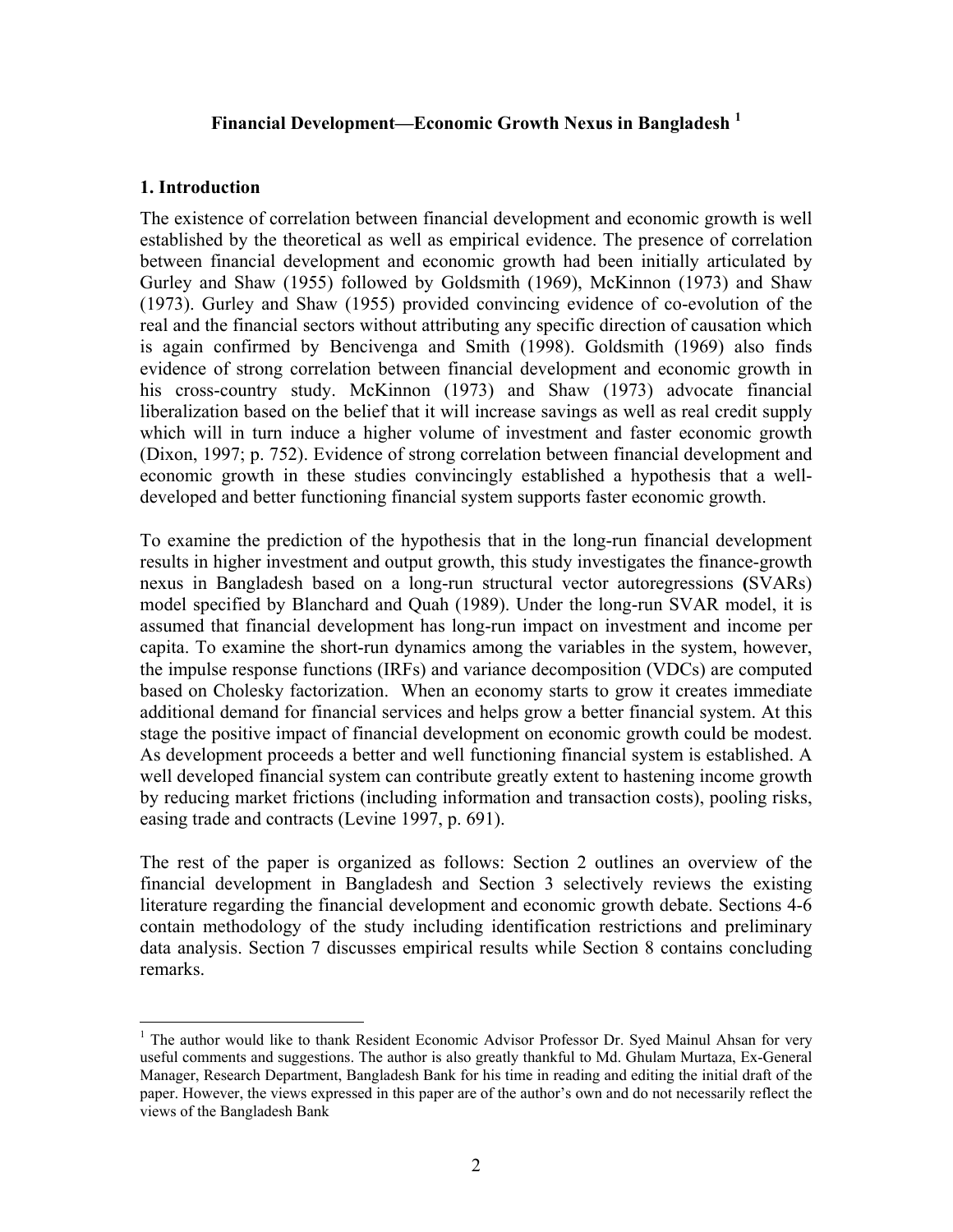#### **2. An Overview of Financial Development in Bangladesh**

Financial intermediaries essentially involve in transferring of funds in exchange of goods, services, or promises of future returns. Development in the financial sector raises the overall efficiency of the financial institutions. As "financial development" lacks any precise definition, following the practice of existing literature [King and Levine (1993a and 1993b), Levine (1997 and 1999), and Levine and Zervos (1998)] some indicators of financial development may be used for effective policy formulation, implementation and evaluation. Accordingly, three alternative indicators of financial development, such as share of private sector credit to GDP, total deposits to GDP and the share of broad money (M2) to GDP for Bangladesh economy have been used.

Domestic credit to the private sector as a share of GDP (denoted by  $cr_y$ ) is one of the popular indicators of financial development. It includes all the credit issued to the private sector by all financial institutions which gives the degree of financial intermediation and measures the financial resources provided to the private sector through loans and advances, purchase of non-equity securities, and trade credits. The second indicator of financial development is total deposits (demand plus time) as a share of GDP (denoted by dep\_y) which is a relatively broader measure of financial development as it includes all the liquid liabilities of the financial system excluding currency in circulation. A third indicator, broad money as a percent of GDP (denoted by m2\_y) is basically the liquid liabilities of the financial system in Bangladesh that includes currency plus demand and interest-bearing liabilities of financial intermediaries. This is the broadest measure of financial development and is considered to be a typical measure of financial "depth". It also indicates the degree of monetization with respect to the real economy.

#### **Figure 1**

*Trends in the Indicators of Financial Development, Investment and Economic Growth* 



With a view to investigating the historical overview of indicators of financial development and their association with investment activities (measured by fixed capital formation as a share of GDP denoted by  $\overline{i}$  y) as well as per capita income (denoted by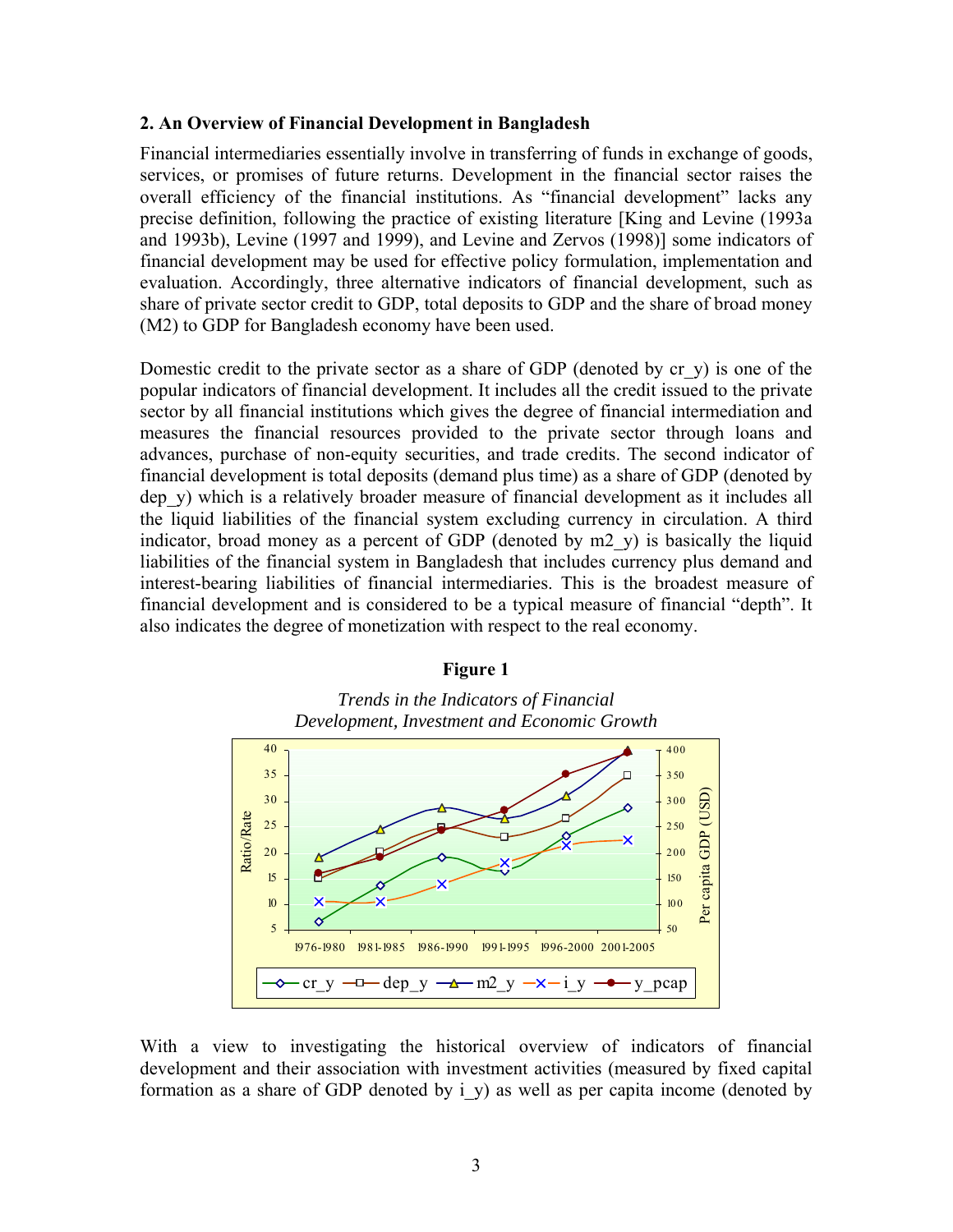y\_pcap) annual data during 1976-2005 are used. The data as presented in Figure 1 as well as in Table 1 show that all three indicators of financial development display steady increasing trend, indicating widening and deepening of the financial system in Bangladesh over time. It is also observed that the average credit, deposit and broad money to GDP ratios increased substantially from 6.6 percent, 14.9 percent and 19.0 percent respectively over 1976-1980 to 28.8 percent 35.01 percent and 40.0 percent respectively over 2001-2005. Investment as a percent of GDP and per capita income (in current USD) also displays a similar pattern and move broadly together reflecting a close association among financial development, investment and per capita income during the period.[2](#page-5-0) In a broader sense, the scatter-plots of the three indicators of financial development vis-à-vis investment as well as per capita income also strongly support the co-movement of financial development and economic activity (Appendices A1 and A2). Besides, a linear relationship is also observed in another scatter-plot diagram between investment-GDP ratio and per capita income (Appendix A3).

| Period<br>average | lr    | cr y  | $dep_y$ | m2 y  | $i \, y$ | $y$ <sub>pcap</sub> |
|-------------------|-------|-------|---------|-------|----------|---------------------|
| 1976-1980         | 11.09 | 6.59  | 14.86   | 19.03 | 10.44    | 160.0               |
| 1981-1985         | 13.68 | 13.67 | 20.23   | 24.54 | 10.51    | 192.0               |
| 1986-1990         | 14.71 | 19.08 | 24.75   | 28.67 | 13.87    | 242.0               |
| 1991-1995         | 13.90 | 16.58 | 23.07   | 26.68 | 17.93    | 283.0               |
| 1996-2000         | 13.83 | 23.17 | 26.7    | 31.01 | 21.51    | 353.0               |
| 2001-2005         | 12.33 | 28.83 | 35.08   | 40.02 | 22.63    | 395.0               |

**Table 1** 

*Trends in the Indicators of Financial Development, Investment and Income* 

Sources: 1. On-line version of *International Financial Statistics (IFS)*, IMF.

2. *World Development Indicator* CD ROM 2003, World Bank.

 3. *Annual Report and Economic Trends* (various issues), Bangladesh Bank and 4. Authors' estimates.

Notes:  $1.$  lr = Weighted average annual interest rate on lending by banks.

2. cr  $y =$  Domestic credit to the private sector as a percent of GDP.

3. dep  $y = Total$  deposits as a percent of GDP.

4. m2\_y = Broad money as a percent of GDP.

5. i\_y = Gross fixed capital formation (gross investment) as a percent of GDP.

6. y\_pcap = GDP per capita at current US dollar.

#### **3. Literature Review**

 $\overline{a}$ 

Goldsmith's (1969) paper which uses data for 35 countries is the first empirical study that investigates the finance-growth link and finds evidence of a positive correlation between financial development and economic growth. From this observed correlation he argues that financial development causes economic growth. But many researchers argue that the

<span id="page-5-0"></span> $2$  This apparent graphical association does not necessarily imply any causal link among them. With a view to justifying this association, however, a sophisticated econometric technique (long-run SVARs model) has been used in Section 7, which found the evidence of long-run causal link among financial development, investment and per capita income.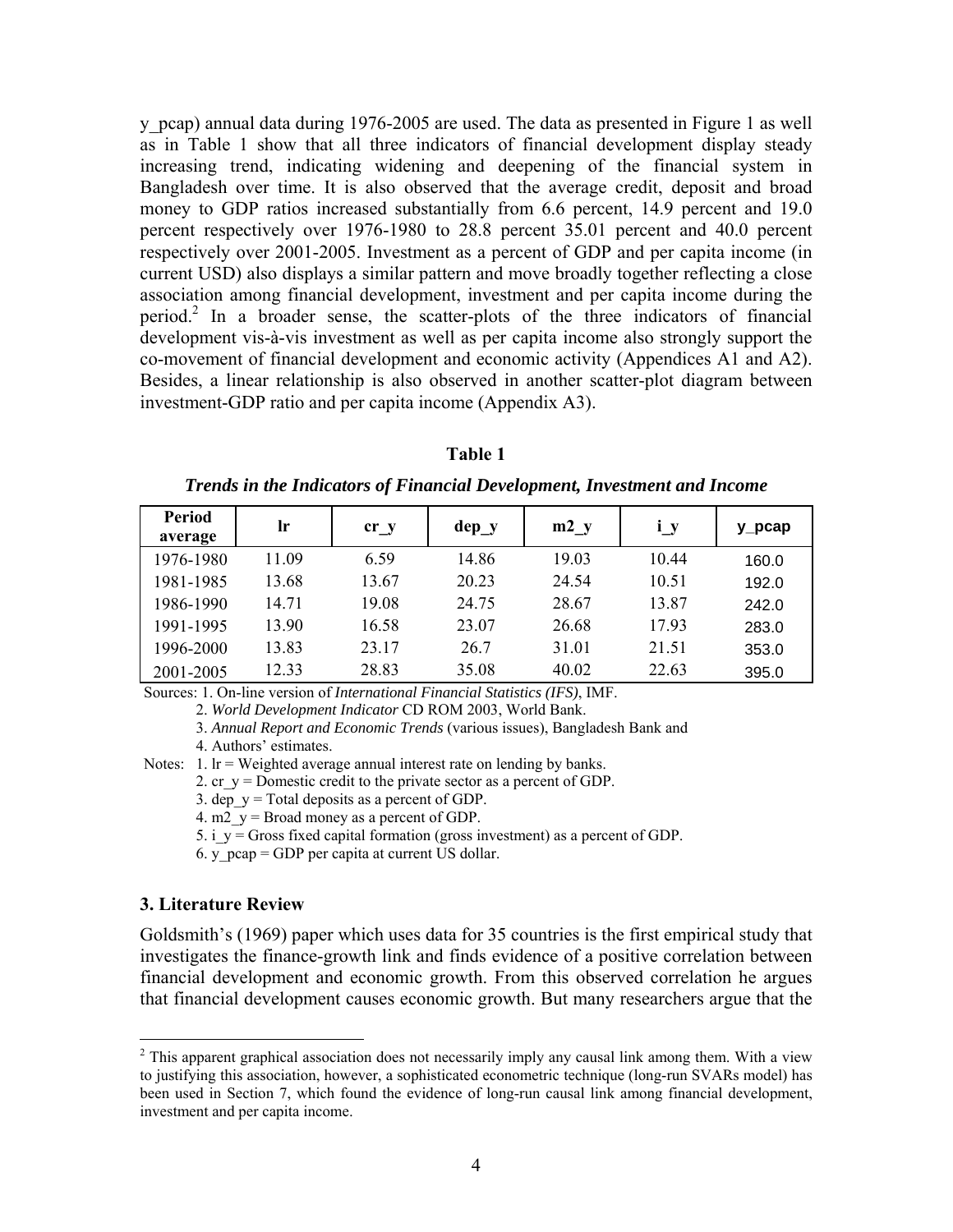presence of positive correlation dose not guarantee that financial development cause economic growth. King and Levine (1993a), Levine (1997 & 1999), Levine and Zervos (1998), Rajan and Zingales (1998), Beck, Levine and Loayza (2000) and Levine, Loayza and Beck (2000) are among those who try to address the main drawbacks associated with Goldsmith's  $(1969)$  study and seek to identify the direction of causality.<sup>[3](#page-6-0)</sup> Levine (1997) presents a very illuminating survey of the literature on finance-growth relationship. The paper examines the literature and presents a convincing argument as to how financial development helps reduce market frictions and contributes toward economic growth.

Theoretical papers such as Bencivenga and Smith (1991), Diamond (1984), and Williamson (1996 and 1998) explain various channels through which financial development could contribute positively to economic growth. Bencivenga and Smith (1991) develop an over-lapping generation (OLG) and endogenous growth model where the introduction of financial intermediaries changes the composition of agent's choice of capital and liquid assets in such a way that it induces faster economic growth. They argue that financial intermediaries have a scale advantage over individuals. As a result, they could minimize socially unnecessary capital in a predicable manner which is also growth promoting (p.195).

Diamond (1984) and Williamson (1996) in their models of delegated monitoring show that financial intermediaries have monitoring cost advantage over individuals. In a model of adverse selection with delegated screening by Wang and Williamson (1998) where expost screening is costly, it has been shown that by circumventing the replications of costly monitoring and by diversifying portfolio of loans, a financial intermediary can improve market outcome significantly (p. 575).

Cross-country empirical studies by King and Levine (1993a and 1993b), Fry (1978 and 1997), Levine and Zervos (1998), Levine (1997 and 1999), and Beck, Levine and Loayza (2000) predict that the causal relationship goes from financial development to economic growth i.e., financial development causes economic growth. As the introduction of financial development reduces transaction costs, information asymmetries, market frictions and pools risks, they argue that a well-developed financial system may assist in mobilizing savings and facilitate investment and thus contribute toward higher economic growth. They believe in the Schumpeterian view where financial intermediation lead to economic growth.

King and Levine (1993a) use the data for 80 countries over the period of 1960-1989 to investigate the consistency of the Schumpeterian view and the findings of Goldsmith's (1969) study. They use the concept of correlation and regression in their cross-country investigation and find that various measures of financial development are strongly correlated with real per capita GDP growth and with other measures of economic activities, such as physical capital accumulation. Levine and Zervos (1998) investigate the empirical relationship between various measures of market liquidity and economic growth. Data on 49 countries over the period of 1976-1993 indicate that stock market liquidity and banking development are both significantly correlated with capital

<u>.</u>

<span id="page-6-0"></span> $3$  Levine (1997, p. 704) reviews in detail the drawbacks of the Goldsmith (1969) paper.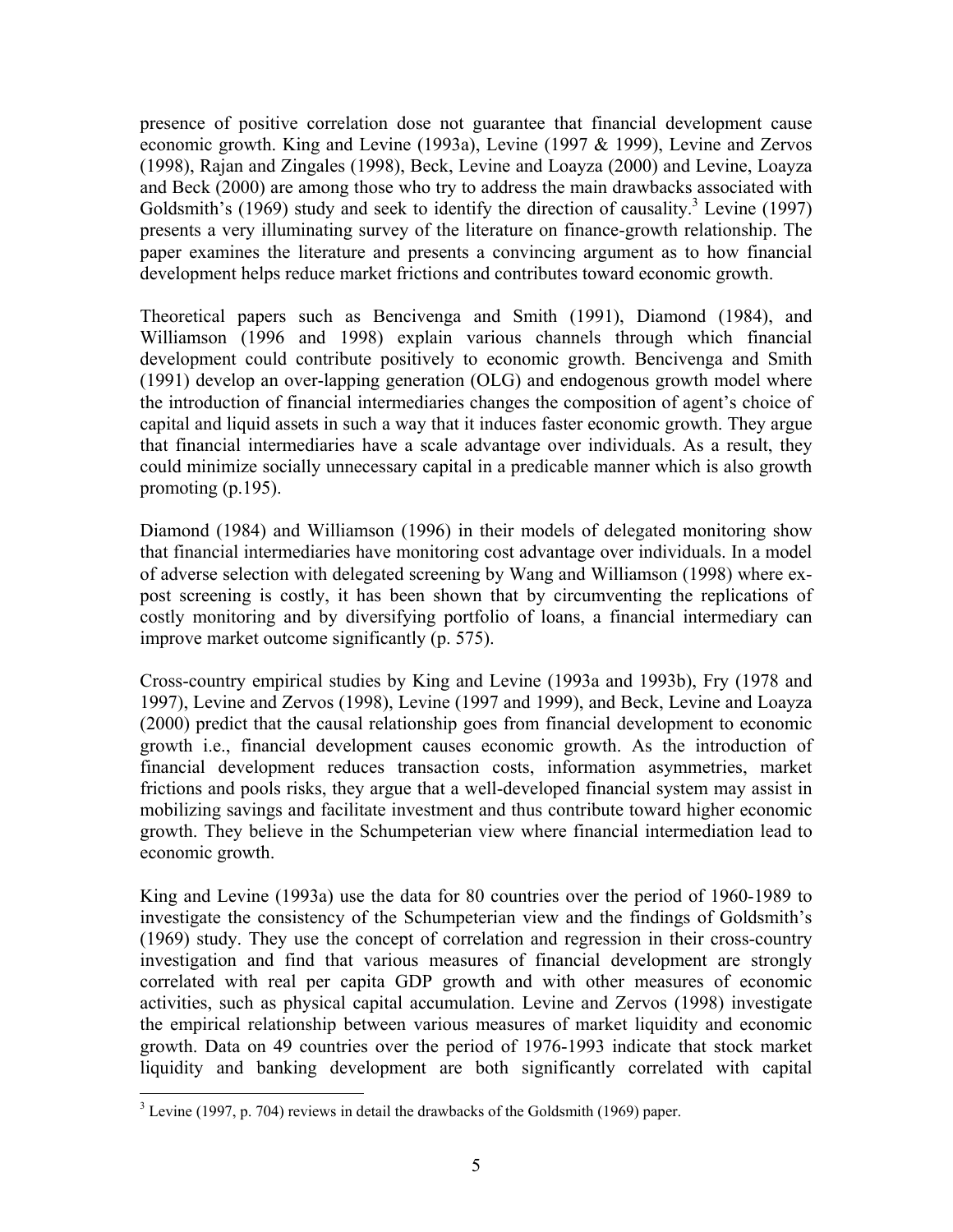accumulation, productivity and economic growth. In line with the findings of other crosscountry studies, Fry (1978 and 1997) finds evidence that financial liberalization promotes savings and economic growth.

Levine's (1999) paper is intended to examine if the legal environment helps improve the financial system and whether such an exogenous component has any impact on economic growth. By extending the work of King and Levine (1993b), he shows that countries with an improved legal and regulatory environment have better financial systems. He also finds that the exogenous component of financial development has a positive impact on economic growth.

Rajan and Zingales (1998) examine whether financial development reduces the costs of external finance to firms. In doing so, they use a cross-country sample and find that firms that are relatively more dependent on external finance grow faster in countries with moredeveloped financial markets.

Beck, Levine and Loayza (2000) investigate empirical association between financial intermediaries and economic growth. They try to pinpoint the impact of financial development on the sources of economic growth, such as factor productivity growth, physical capital accumulation and private savings rates. They use a cross-country sample based on instrumental variable estimator and a panel technique that controls for the possible endogeneity problem and for country specific effects. The outcome of their study indicates that financial development has strong positive impact on economic growth and factor productivity growth but ambiguous impact on physical capital accumulation and private savings rates. Their other cross country study (Levine, Loayza and Beck, 2000) finds evidence that a better legal system and accounting standards tend to promote better financial intermediaries and thereby, faster economic growth. In general, studies that are based on cross-country observations seem to find the evidence in favour of Schumpeterian view, where financial development promotes economic growth.

Studies based on time series techniques, such as Demetriades and Hussein (1996), Hansson and Jonung (1997), Luintel and Khan (1999), and Shan et al. (2001) are dominated with the evidence of bi-directional causality. On the other hand, the paper by Choe and Moosa (1999) that uses the Granger Causality approach on Korean data and that by Xu (2000) multivariate VAR for 41 developing countries find evidence that financial development promotes economic growth. Fase and Abma (2002) also find evidence of causality running from financial development to economic growth in their cross country sample of 9 emerging economies.

There are a number of studies, however, that do not support the view that financial development causes economic growth. Demetriades and Hussein (1996) conduct a series of causality tests between financial development and real GDP for 16 developing countries. Their findings surprisingly provide very little evidence to support the view that financial development causes economic development. On the contrary, they find considerable evidences of reverse causality, where actually economic development causes financial development. They also find substantial evidences of bi-directional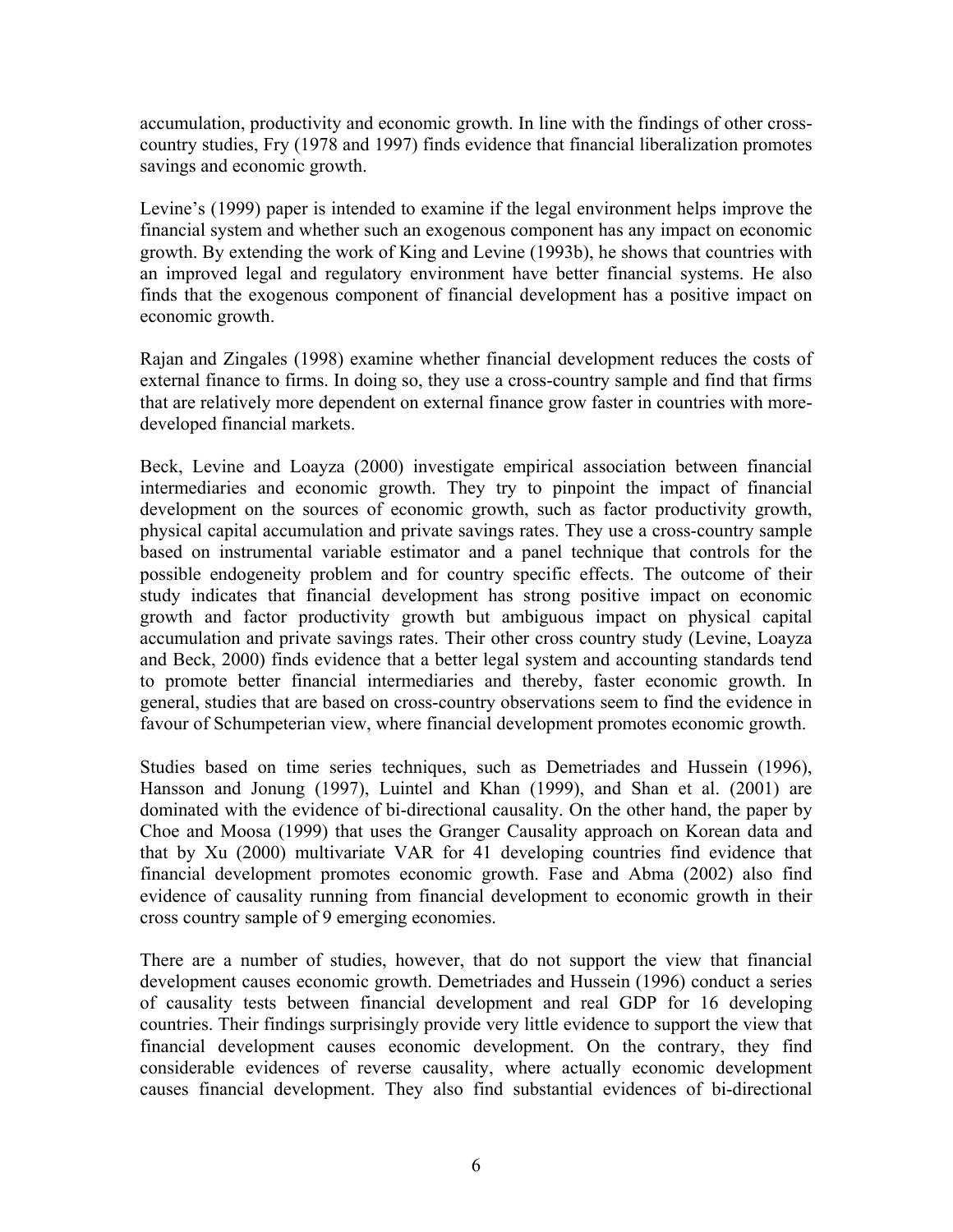causality. Their conclusion concerning the finance-growth relationship is mostly country specific and bi-directional. Shan et al. (2001) also find similar results in their study of 9 OECD countries and China; there is little support of the fact that financial development causes economic growth but a strong support for reverse and bi-directional causality. Bidirectional causality is also dominant in Luintel and Khan (1999) who investigate the long-run relationship between financial development and growth on 10 developing countries based on a multivariate VAR model.

Hansson and Jonung (1997) examine finance-growth relationship for Sweden using a very long data series (1834-1991) based on time series technique and find evidence of interaction rather than any one-way causal relationship between financial development and economic growth. Their findings also suggest that the relationship between financial development and economic growth for Sweden is time specific. They find evidence to the view that financial development caused economic growth for the period 1890-1939, but the relationship is not stable over rest of the period.

Other studies, such as Deveraux and Smith (1994), Jappelli and Pagano (1994), Singh (1997), Arestis and Demetriades (1997), and Singh and Weisse (1998) including Robinson (1952) argue that financial development does not always promote economic growth. Sometimes it may be the case that financial development has negative growth effects (Diedda and Fattouh 2002, p. 339) or no effect on economic growth. They show that economic growth may promote financial development depending on the stage of development. Contrary to the views of literature cited earlier they argue that economic development generates additional demand for financial services and hence establishes a more developed financial sector. According to their views it can be argued that economic growth leads and financial development follows.

Some other papers, however, including Gurley and Shaw (1955), Greenwood and Jovanovic (1990), Galetovic (1996), Geenwood and Smith (1997), and Bencivenga and Smith (1998) observe inextricable link between financial development and economic growth. They experience both way causality between financial development and economic growth, and give the verdict of joint evolution of the real and financial sectors during the growth process. They argue that at the initial stage of economic development 'finance follows economy'. After a certain threshold level when financial intermediaries emerge and the economy starts to benefit from the financial sector. In this sense, the evolution of financial development and economic development are jointly determined.

Few recent studies (Rousseau and Wachtel 2002, and Diedda and Fattouh 2002) observe a non-linear relationship between financial development and economic growth. They dispute any linear or monotonic relationship between financial development and economic growth. Based on the outcome of a series of rolling panel regressions Rousseau and Wachtel's (2002) study identifies an inflation threshold level in order to find an effective association between financial development and economic growth. They use data for 84 countries during 1960-1995 and find that financial development does not promote economic growth when inflation exceeds the threshold, which lies between 13 and 25 percent. The association between financial development and economic growth is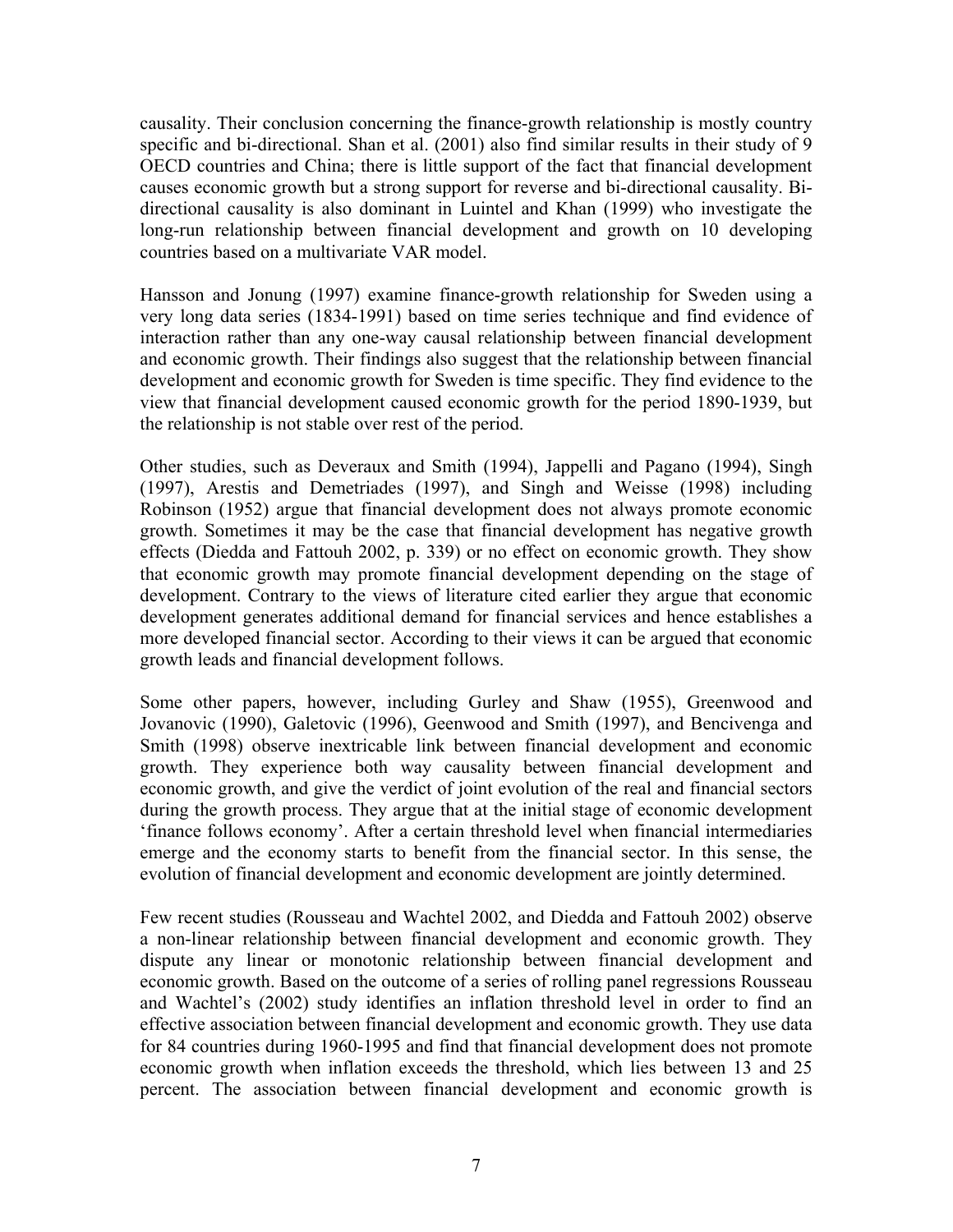significantly positive only when inflation is about 6 percent to 8 percent below threshold level. They also observe that financial development has a strong positive impact on economic growth under disinflation.

Diedda and Fattouh (2002) present a simple OLG model with risk averse agents and costly financial transactions that predicts an ambiguous effect of financial development on the economy at low levels of development, but positive effect as development proceeds (p. 339). Applying a threshold regression model to King and Levine's (1993) data they find that there is no significant relationship between financial development and economic growth for low-income countries but significantly positive relationship for high-income countries.

Putting the evidences and predictions from the existing empirical and theoretical literature all together, it is very difficult to come up with a clear conclusion concerning the causal relationship between financial development and economic growth. Coevolution of financial development and economic growth where the effect of financial development and economic growth is jointly determined seems to be the most reasonable candidate in explaining their relationship. In this respect both the financial and economic development are simultaneously determined.

Without disputing the idea of co-evolution of financial development and economic growth, this paper is of the view that initially the action has to start somewhere. Therefore we, along with some other authors, argue that at the initial stage of development the economy leads and finance follows.<sup>[4](#page-9-0)</sup> When economic development attains a certain stage and financial sector is also well organized, financial sector starts to contribute towards economic growth and development. This is not a one-time shot, rather this process of give and take runs indefinitely. Now the real challenge is how to identify the processes.

## **4. Methodology**

Structural macroeconometric models, such as the Klein interwar model, the Brookings model, the BEA model, the St. Louis model and the Taylor model that are based on hundreds of equations are replaced by the vector autoregressions (VARs). The problem of identification and endogeneity are associated with these structural macroeconometric models which can easily be overcome by the VARs approach. Sims's (1980) seminal work introduces VARs that allow feedback and dynamic interrelationship across all the variables in the system and appears to be highly competitive with the large-scale macroeconometric models in forecasting and policy analysis. The unrestricted VARs model assumes that each and every variable in the system is endogenous and does not impose any a priori restrictions. One of the drawbacks of this model is that since it does not impose any a priori restrictions and is based on reduced form equations, it is difficult to reconcile VARs with economic theory and to provide any meaningful interpretations of the estimated parameters.

<span id="page-9-0"></span><sup>1</sup> <sup>4</sup> Greenwood and Jovanovic (1990), Galetovic 1996, Geenwood and Smith (1997), and Bencivenga and Smith (1998) and Diedda and Fattouh (2002)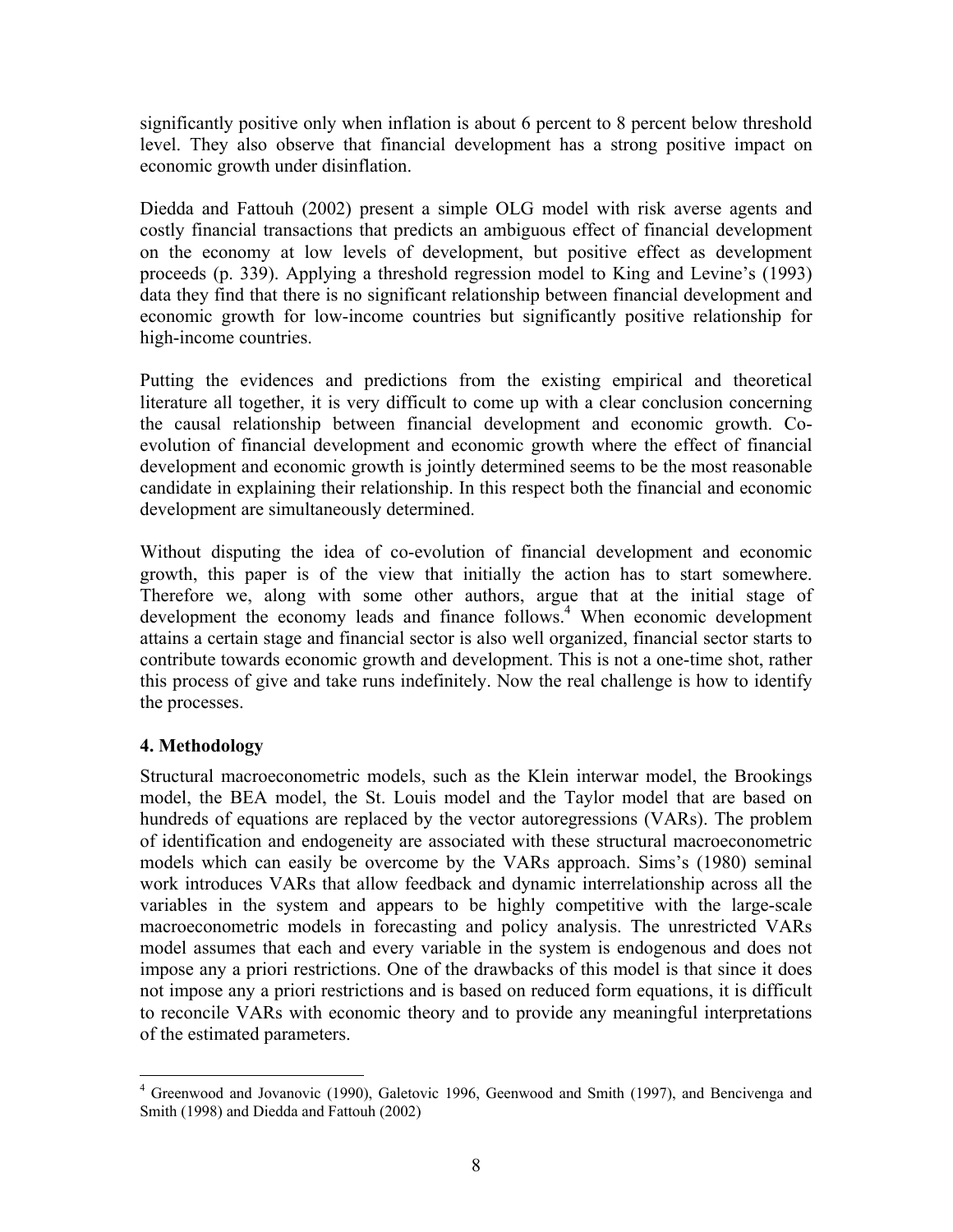In order to overcome the above difficulties with the standard unrestricted VARs some studies, such as Bernanke (1986), Blanchard and Watson (1986), and Sims (1986) have come up with a structural VARs (SVARs) model that allows contemporaneous structural restrictions. Shapiro and Watson (1988), and Blanchard and Quah (1989), on the other hand, develop an alternative SVAR method that allows long-run structural restrictions. Nonetheless the long-run structural models do not impose any contemporaneous restrictions; they allow determination of short-run dynamics in the data through impulse response functions (IRFs) and variance decompositions (VDCs). As the objective of this paper is to investigate long-run relationship between financial development and economic growth in Bangladesh, a Blanchard and Quah (1989) type of long-run structural model is estimated.

To get a better understanding about the structural VAR approach, we can start with a simplemultivariate simultaneous equation system.<sup>5</sup> If  $y_t$  is a vector of variables of interest, '*A*' is a matrix of structural parameters, and '*B*' is a matrix of contemporaneous responses of endogenous variables to the unobserved structural shocks  $(\varepsilon_t)$  then a multivariate simultaneous system of equations can be expressed in the following form of vector representation:<sup>[6](#page-10-1)</sup>

$$
Ay_t = D(L)y_{t-1} + B\varepsilon_t
$$
 (1)

Where  $D(L)$  is a matrix of lagged coefficients with  $p^{th}$  order polynomial in the lag operator, L. Pre-multiplying by  $A^{-1}$ , equation (1) gives us the following reduced form equation system

$$
y_t = A^{-1}D(L)y_{t-1} + A^{-1}B\varepsilon_t
$$
 (2)

Denoting  $\beta(L) = A^{-1}D(L)$  and  $e_t = A^{-1}B\varepsilon_t$  we can get the following standard VAR representation of the structural system of equations

$$
y_t = \beta(L)y_{t-1} + e_t \tag{3}
$$

Here  $e_t$  is the vector of reduced form innovation with  $\sim$  *iid*  $(0, E[e_t e_t] = \sum_e)$ . From equations (2) and (3),  $e_t = A^{-1} B \varepsilon_t$  (4)

Denoting  $A^{-1}B = G$ , it can be shown that

$$
E[e_{i}e_{i}]=\Sigma_{e}=GE[\varepsilon_{i}\varepsilon_{i}]G^{'}=G\Sigma_{e}G^{'}\tag{5}
$$

Here  $\Sigma_{\varepsilon} = E[\varepsilon_{\varepsilon} \varepsilon_{\varepsilon}]$  is the variance-covariance matrix of structural innovations. Equations (4) and (5) explain the relationship between observed reduced form innovations  $(e_t)$  and unobserved structural innovations  $(\epsilon_t)$  through the composite of structural coefficient matrix and the matrix of contemporaneous response of endogenous variables to the unobserved structural shocks. From equation (3)

$$
[I - \beta(L)L]y_t = e_t
$$

 $\frac{5}{6}$  Consult Enders (1995) for details.

<span id="page-10-1"></span><span id="page-10-0"></span> $6$  Assumed to be  $I(0)$  or stationary.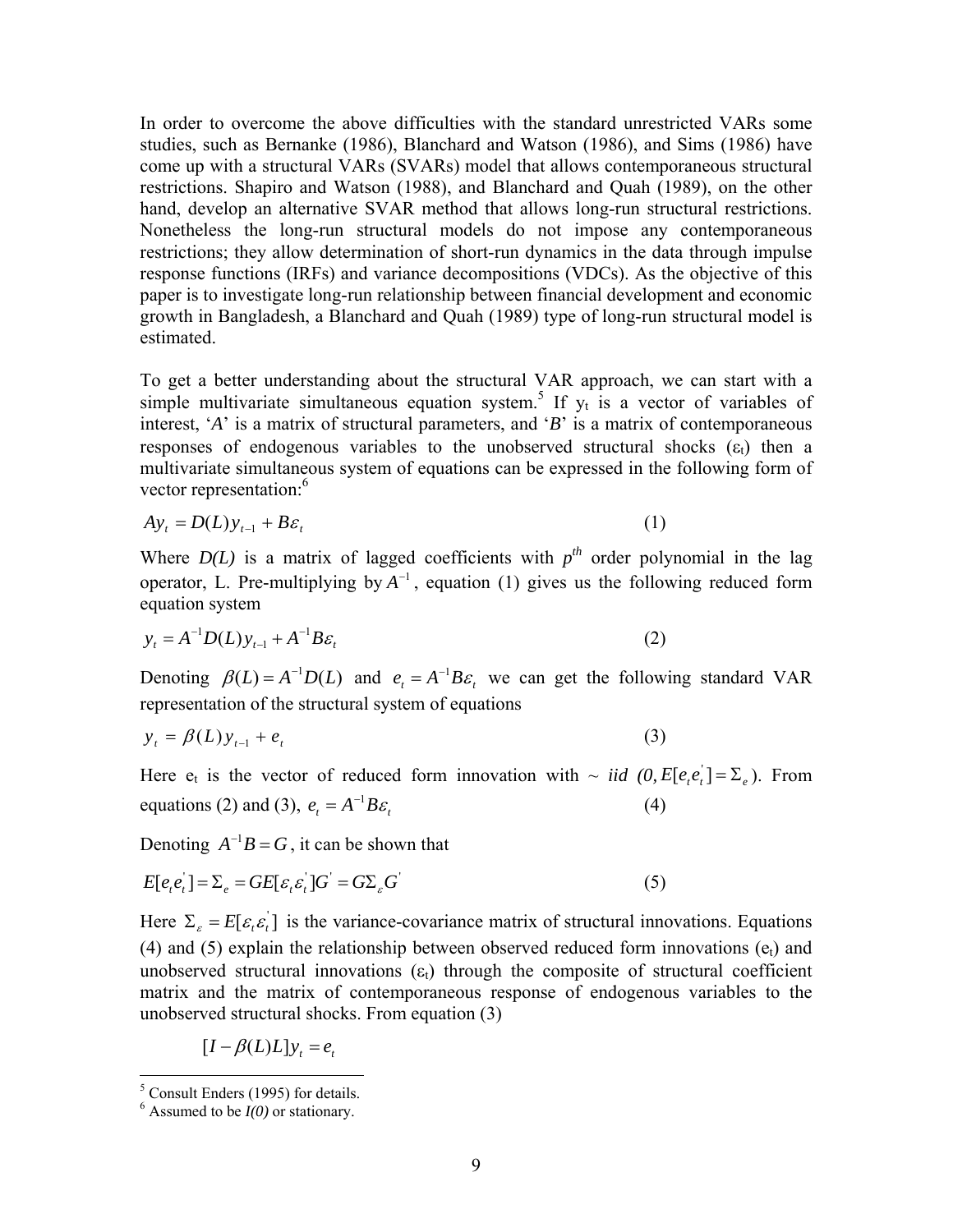or, 
$$
y_t = [I - \beta(L)L]^{-1} e_t
$$

Replacing  $e_t = A^{-1}B\varepsilon_t = G\varepsilon_t$  and setting  $C(L) = [I - \beta(L)L]^{-1}$  we can write

$$
y_t = C(L)G\varepsilon_t \tag{6}
$$

Equation (6) is the moving average representation (*MAR*) for the standard VAR model form shocks  $(e_t)$  and G represents the relationship between the regression residuals and the structural shocks. Substituting  $L=1$ , we can write where  $C(L) = [I - \beta(L)L]^{-1}$  represents the estimated accumulated response to the reduced

$$
y_t = C(1)G\varepsilon_t \tag{7}
$$

and  $E(yy') = C(1)G\Sigma_{\varepsilon} G^{P'} C(1) P'$  (8)

Here  $C(1)G$  is long-run response matrix to structural shocks and each element of that matrix is the sum of coefficients over a certain time horizon. In order to overcome the problem of identification, a certain number of restrictions on  $C(1)G$  and  $\Sigma$ <sub>s</sub> matrices need to impose. Assuming  $\Sigma_{\varepsilon}$  is an identity matrix, the long-run response matrix  $C(1)G$  needs  $n(n-1)/2$  number of additional restrictions to be exactly identified. In this case, the sufficient number restrictions on *C(1)G* could be imposed by following a Cholesky decomposition of  $E(yy') = C(1)GG^P C(1)P'$  matrix that allow us to recognize long-run response of each variable in the system to each of the structural shock based on the conditionality of a particular long-run model.

#### **5. Identification Restrictions**

In order to investigate the long-run relationship among financial development and investment and per capita income a system of equations based on long-run SVAR model is specified. In order to impose a set of economically meaningful identification restrictions on the data, consider the following production function

$$
Y = f(K, AL) \tag{9}
$$

Here,  $Y = \text{Real output}, K = \text{Capital}, L = \text{Labour}$  and  $A = \text{Technology}$ . Dividing equation (9) by effective labour  $(AL)$ , we get the following intensive form production function

 $y=g(k)$ 

We know that change in capital is nothing but investment where per capita income is an increasing function of investment or capital formation. Therefore,

$$
\dot{k} = I = sy \implies y = h(I) \tag{10}
$$

Where '*I*' and '*s*' are investment and rate of saving respectively. Assuming that investment  $(I)$  is an increasing function financial development  $(F)$ , equation (10) can be written as

$$
\dot{k} = I = i(F) \tag{11}
$$

Inserting equation ( 11) into (10), we get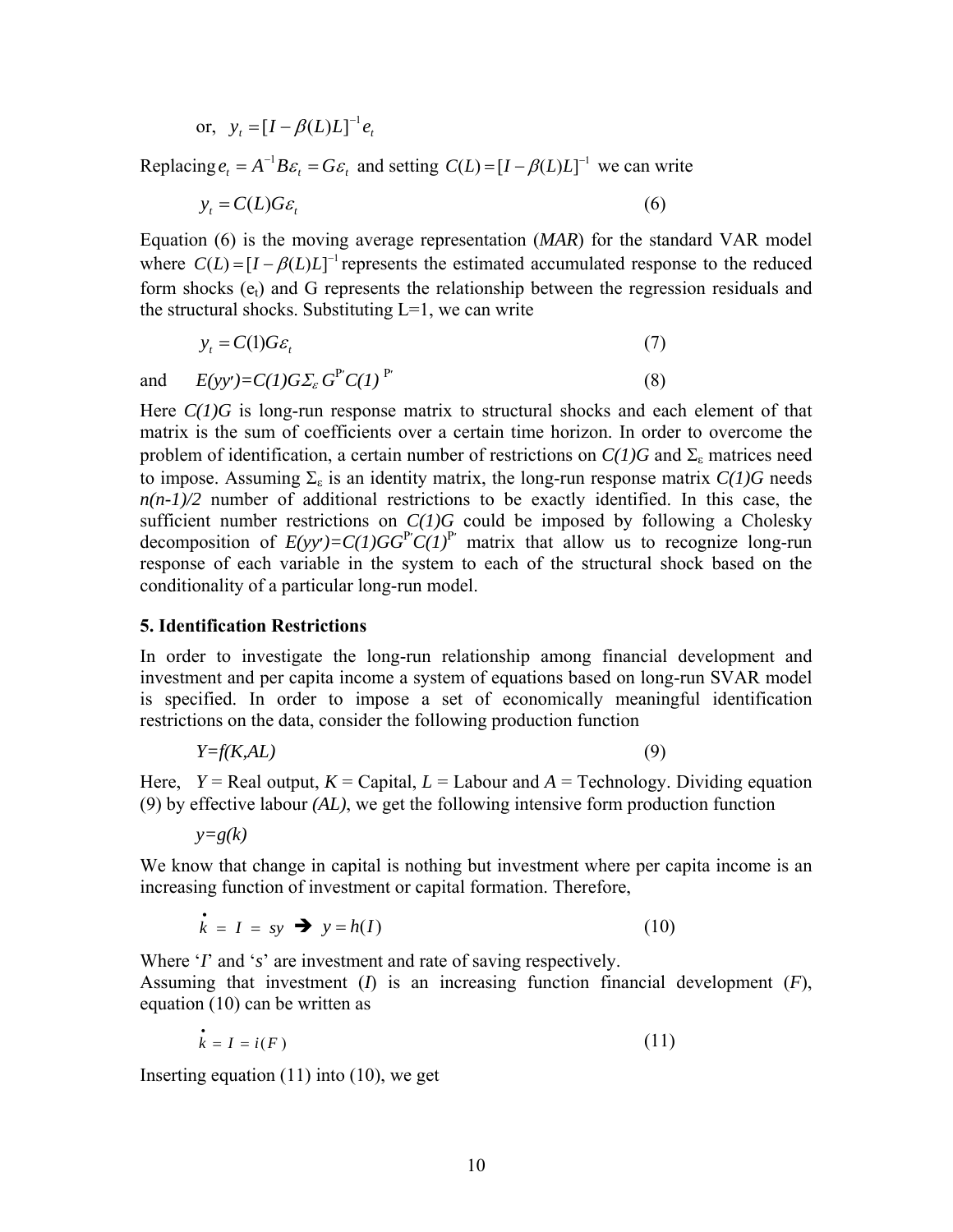$$
y = j(I, F) \tag{12}
$$

The above functional relationship among per capita income, investment and financial development can be expressed as *F* (financial development)  $\rightarrow$  *I* (investment)  $\rightarrow$  *y* (income per capita) meaning to say that financial development generates investment and investment generates higher per capita income. The chain of causality among financial development, investment and income per capita provides the structural base for the current study.

Based on the functional relationship specified in equations  $(11)$  and  $(12)$  and incorporating a policy variable, the short-term lending rate (*lr*), we can specify the following long-run functional relationship among lending rate, financial development, investment and GDP per capita.

$$
e_t^{lr} = \varepsilon_{1t} \tag{13}
$$

$$
e_t^F = A_{21}e_t^{lr} + \varepsilon_{2t} \tag{14}
$$

$$
e_t^I = A_{31}e_t^{lr} + A_{32}e_t^F + \varepsilon_{3t}
$$
 (15)

$$
e_t^{\,y} = A_{41}e_t^{\,lr} + A_{42}e_t^{\,F} + A_{43}e_t^{\,I} + \varepsilon_{4t} \tag{16}
$$

Here  $e_t^i$  is the estimated residual of the *i*<sup>th</sup> equation from standard VAR model,  $A_{ij}$  is the long-run response of the  $i^{th}$  variables to the  $j^{th}$  structural shock and  $\varepsilon_{it}$  is the structural shock from the  $i<sup>th</sup>$  variable in the system. The restrictions stated in equations (13)-(16) have some interesting implications regarding financial development-economic growth relationship in that it asserts financial development has long-run effect on investment and per capita income. Income per capita, on the other hand, has no long-run effect on financial development. Blanchard and Quah's (1989) technique of SVAR is employed to estimate the long-run response matrix. To examine the short-run dynamics among the variables in the system, however, the impulse response functions (IRFs) and variance decomposition (VDCs) are computed based on Cholesky factorization.

#### **6. Preliminary Data Analysis**

To examine the long-run relationship between financial development and income per capita, a four-variable long-run structural vector autoregressions (SVARs) model is specified and estimated. In line with the standard practice of the finance-growth literature, annual data on financial development as proxied by the domestic credit to the private sector as a percent o[f G](#page-12-0)DP, gross fixed capital formation as a percent of GDP, per capita GDP at current USD and, a policy variable, lending rate during 1976-2005 are used to estimate the model.<sup>7</sup> The notation and definition of variables used in this study are stated below where all of the variables except the lending rate are in their natural logarithmic form.

<span id="page-12-0"></span><sup>&</sup>lt;sup>7</sup> Two other variables, such as total deposits as a percent of GDP and broad money (M2) as a percent of GDP are also used for possible alternative indicators of financial development.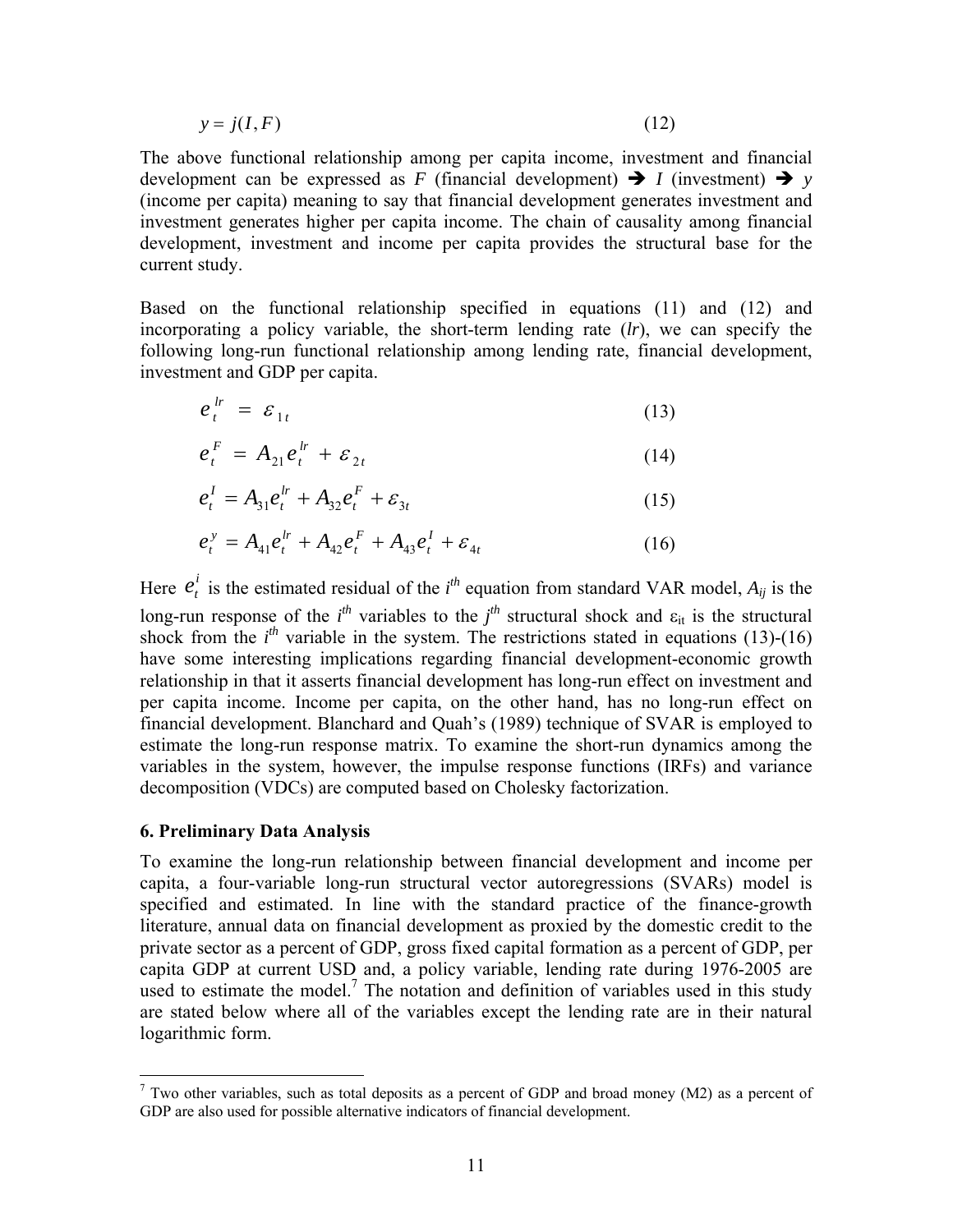- 1.  $Ir = Weighted average annual interest rate on lending by banks$
- 2. cr  $y =$  Domestic credit to the private sector as a percent of GDP
- 3. dep  $y = Total$  deposits as a percent of GDP
- 4. m2  $y =$  Broad money as a percent of GDP
- 5. i\_y = Gross fixed capital formation (gross investment) as a percent of GDP and
- 6. y  $peap = Per capita GDP$  at constant USD.

stationary, a series of unit root tests, such as Augmented Dickey Fuller (ADF, 1981), As Blanchard and Quah's (1989) technique of long-run SVAR requires all variables to be Phillips Perron (PP, 1988), and Kwiatkowski, Phillips, Schmidt and Shin (KPSS, 1992) are employed to determine the order of integration for each of the variables used in the study. The results of unit root tests are reported in Table 2 indicating only the lending rate is  $I(1)$  or non-stationary while rest of the variables are trend stationary. Because  $I(1)$ variable is inappropriate for Blanchard and Quah's SVAR estimation, the lending rate is used in its first differenced form and is found to be stationary (Table 2).

| Variables (in natural log)                                                       |      | without trend |             | with trend |           |                                |      |
|----------------------------------------------------------------------------------|------|---------------|-------------|------------|-----------|--------------------------------|------|
|                                                                                  |      | <b>PP</b>     | <b>KPSS</b> | DF         | <b>PP</b> | <b>Decision</b><br><b>KPSS</b> |      |
| Rate                                                                             |      |               |             |            |           |                                |      |
| Lending rate $(\ln)^{\varphi}$                                                   | I(1) | I(1)          | I(0)        | I(1)       | I(1)      | I(1)                           | I(1) |
| Lending rate at 1 <sup>st</sup> difference (dlr) <sup><math>\varphi</math></sup> | I(0) | I(0)          | I(0)        | I(0)       | I(0)      | I(0)                           | I(0) |
| <b>Financial development</b>                                                     |      |               |             |            |           |                                |      |
| Domestic credit to the private<br>sector as a percent of GDP (cr $y$ )           | I(0) | I(0)          | I(1)        | I(0)       | I(0)      | I(0)                           | I(0) |
|                                                                                  |      |               |             |            |           |                                |      |
| Total deposit as a percent of GDP (dep $y$ ) I(0)                                |      | I(0)          | I(1)        | I(0)       | I(0)      | I(0)                           | I(0) |
| Broad money as a percent of GDP $(m2 \ y)$ I(1) I(1)                             |      |               | I(1)        | I(0)       | I(0)      | I(0)                           | I(0) |
| Investment                                                                       |      |               |             |            |           |                                |      |
| Gross fixed capital formation<br>as a percent of GDP $(i \ y)$                   | I(1) | I(0)          | I(1)        | I(1)       | I(0)      | I(0)                           | I(0) |
|                                                                                  |      |               |             |            |           |                                |      |
| Income<br>Per capita GDP at current USD (y pcap)                                 | I(1) | I(1)          | I(1)        | I(1)       | I(0)      | I(0)                           | I(0) |

## *Results of Unit-root Tests*

**Table 2** 

Notes:

1.  $\varphi$  = without log, I(1) = unit-root and I(0) = stationary.

2. Lag length for ADF tests are decided based on Akaike's information criterion (AIC).

3. Maximum Bandwidth for PP and KPSS test are decided based on Newey and West (1994).

4. All the tests are performed on the basis of 5% significance level.

In order to generate the long-run response matrix, initially we need to estimate a 4variable unrestricted VAR model. The lag length in the initial estimation of VAR model is decided at 4 based on Akaike information criterion (AIC) making all the residuals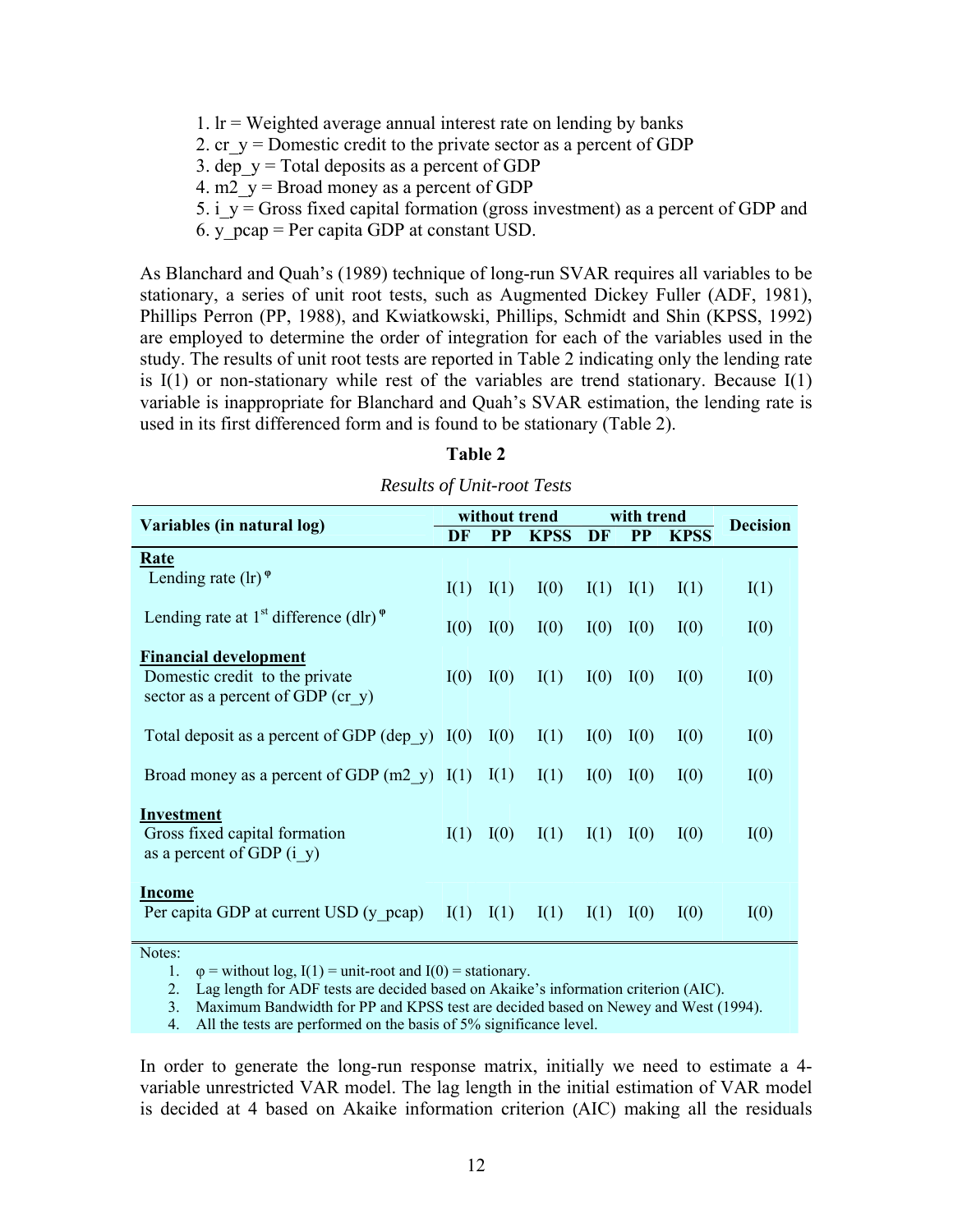white noise. The estimated results for Blanchard and Quah's SVAR model are presented in Table 3.

## **7. Empirical Results**

1

In order to examine the finance-growth relationship the estimated parameters of the longrun response matrix, and computed IRFs and VDCs are used. $8$  The estimated parameters of long-run response m atrix are presented through equations (14a)-(16a) and computed VDCs and IRFs are reported respectively in Table 4 and in Figure 2. Regarding the relationship between financial development and economic growth, the estimated long-run respo[ns](#page-14-0)e matrix indicates that financial development has a positive and statistically significant long-run impact on both the investment-GDP ratio as well as on per capita GDP.<sup>9</sup> A one percent positive shock to financial development (credit-GDP ratio in this case) will generate about 0.7 percent positive impact on investment-GDP ratio and about 0.6 percent positive impact on per capita income meaning more domestic credit to the private sector generates more investment activities and hence more per capita income.

between investment activities and per capita income. In the long-run a one percent positive shock to investment-GDP ratio will generate about 0.1 percent positive impact The estimated results also indicate that there is a positive and significant relationship on per capita income. On the other hand, the long-run response of financial development, investment and per capita income with respect to lending rate changes remain broadly insensitive. The results of the long-run response matrix indicate that a one unit shock to the lending rate does not have any significant impact on any of the variables in the system indicating credit, investment and output insensitivity with respect to the changes in lending rate. This finding supports the view that there is little response of economic activity with respect to changes in interest rate in a developing country like Bangladesh where the degree of monetization is relatively low. Although there is no statistical relationship between the policy variable (i.e., lending rate) and the target variables (i.e., credit and investment), the presence long-run relationship among financial development, investment activity and per capita income have very interesting and strong policy implications for Bangladesh economy.

and others, financial development has long-run direct positive impact on per capita income as well as long-run indirect impact via higher investment activities by reducing In general, the findings of the long-run response matrix imply that, also argued by Levine market frictions, pooling risks, easing trade and contracts. In order to observe the shortrun dynamics among the variables in the system, the IRFs and VDCs are computed with the appropriate confidence bands and standard errors shown in Figure 2 and Table 4 respectively.

<sup>&</sup>lt;sup>8</sup> While long-run response matrix is estimated by Blanchard and Quah's long-run SVAR technique, the IRFs and VDCs are computed from unrestricted VARs technique based on Cholesky decomposition where

<span id="page-14-0"></span>standard errors of VDCs are generated by 1000 Monte Carlo simulations.<br><sup>9</sup> Two other indicators for financial development, such as total deposits as a percent of GDP and broad money (M2) as percent of GDP also produce similar results regarding financial development—economic growth nexus which are not reported here but available on request.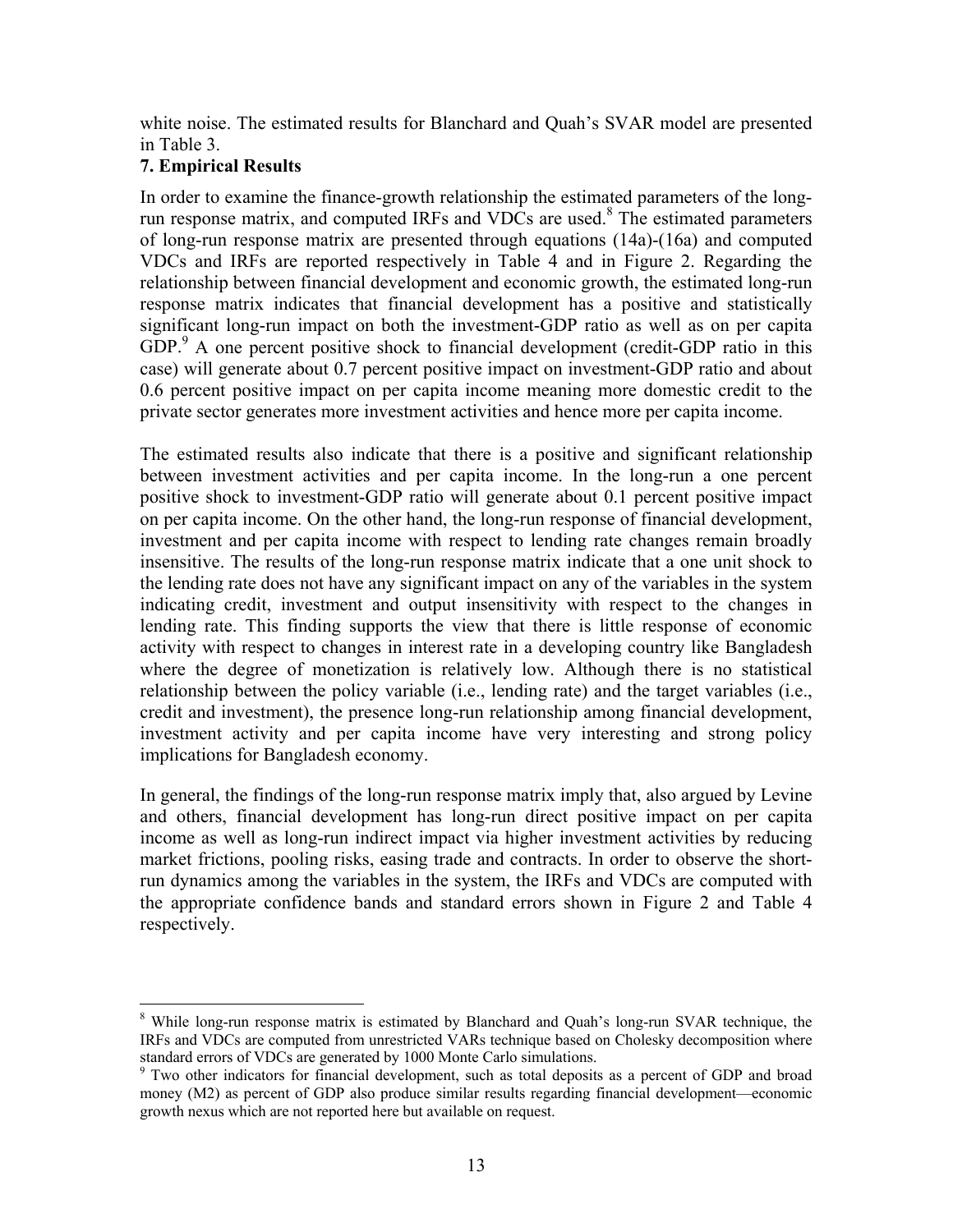#### **Table 3**

 (14a) *lr t*  $e_i^{cr_-y} = 0.26* e$ (1.76)  $v = 0.26*$  $e^{i-y}_t = -0.26 * e^{ir}_t + 0.68 ** e^{cr-y}_t$ *lr*  $t_t^{i_y} = -0.26 * e_t^{lr} + 0.68** * e_t^{cr_y}$  (15a)  $t_t^{(1.89)}$  (15a)  $t_t^{lr}$  + 0.63\*\*\* $e_t^{cr}$  + 0.09\*\*\* $e_t^{i}$  *y* (16a)  $e_t^{y\_pcap} = -0.13e_t^{lr} + 0.63**e_t^{cr\_y} + 0.09***e_t^{i-0.05}$  $e^{-pcap} = -0.13 e^{lr}_t + 0.63***e^{cr_-y}_t + 0.09***$ −

*Estimates for the Long-run Responses to One s.d. Structural Shocks* 

Notes:

 $\overline{a}$ 

- 1. Figure in the parentheses are z-statistic (t-va lue).
- 2. The results in the above table are estimated when domestic credit to the private sector as a percent of GDP is used as an indicator of the financial development. Results for the other two indicators of financial development, such as total deposits as a percent of GDP and broad money (M2) as a percent of GDP are found to be similar which are not reported here but available on request.
- $3.$  \*\*\* = significant at 1 percent level and  $*$  = significant at 10 percent level.

Impuls e response functions of each of the variables based on Cholesky [fa](#page-15-0)ctorization to shocks to financial development and investment are reported in Figure  $2<sup>10</sup>$  A response is considered as significant if it does not contain the zero line within its confidence bands  $(1, 2, s.d.)$ . Figure 2 indicates that both the financial development as well as investment has significant short-run positive impact on per capita income in the immediate year of initial shock. However, the IRFs do not provide any statistical evidence of having short-run impact of financial development on investment and vice-versa

the variance in financial evelopment which is significant from the  $8<sup>th</sup>$  time horizon onwards. Financial Forecast error variance as reported at the top of Table 4 which contains the VDCs of domestic credit to GDP ratio indicate that the lending rate and the financial development variable explain most of the forecast error variance in the domestic credit to GDP ratio. The lending rate alone explains more than 50 percent of development which is significant from the  $8<sup>th</sup>$ development explains about 41 percent of its own forecast error variance up to the  $4<sup>th</sup>$ time horizon. The forecast error variance of financial development explained by investment and per capita income are not statistically significant. Therefore, despite the absence of any long-run impact of the lending rate changes on financial development, the movement of lending rate, however, contains useful information in predicting future movement of the financial development indicator.

The middle part of the Table 4 summarizes the forecast error variance of investment-GDP ratio. Likewise, the forecast error variance of financial development, the lending

<span id="page-15-0"></span> $10$  The ordering of the variables in Cholesky factorization is as follows: Lending rate as a policy variable has been placed first in the order. As our intention is to see the impact of financial development on investment and per capita income, the financial development variable has been placed in the second position followed by investment and per capita income respectively in the third and forth places.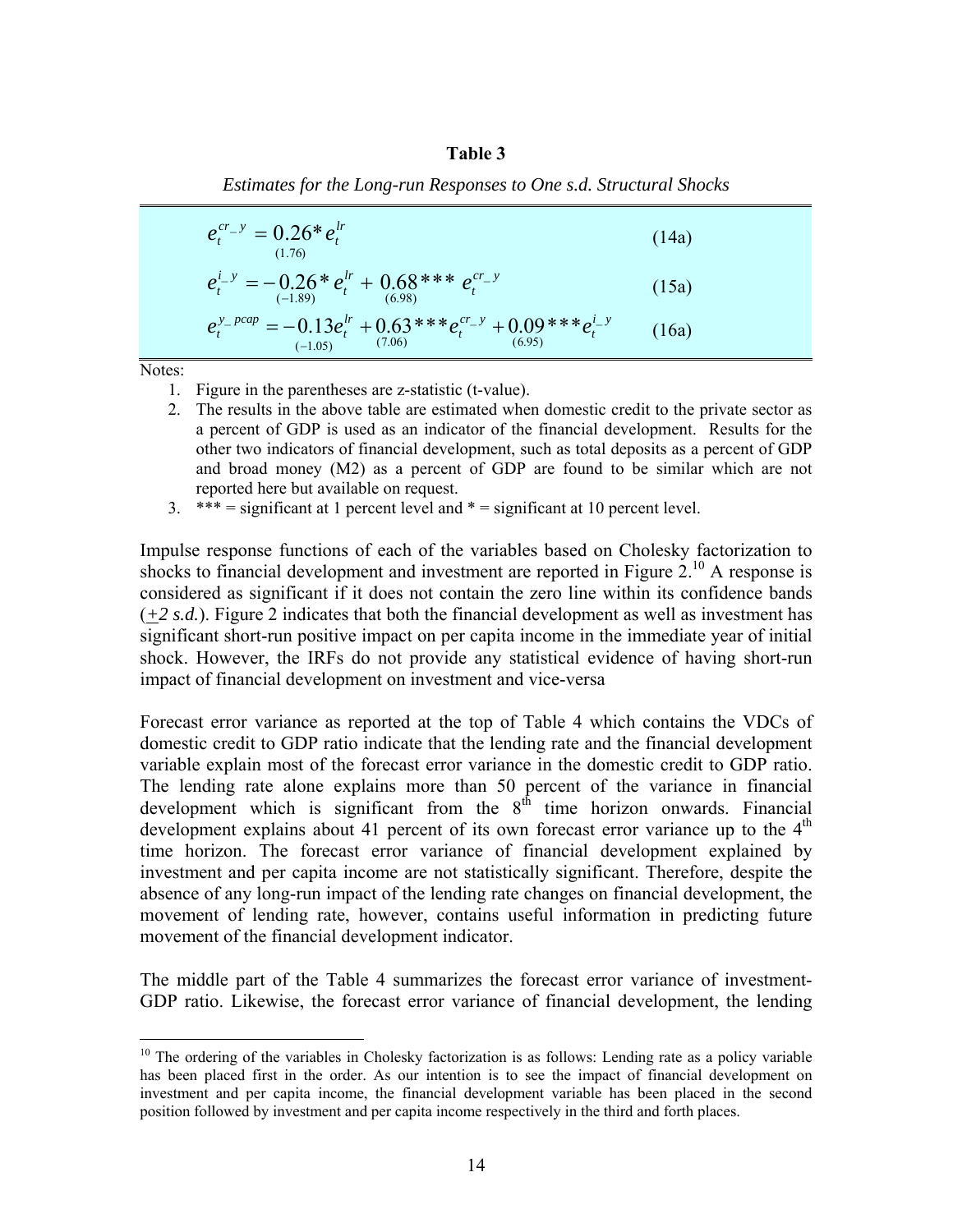rate explains about the 50 percent of the variability in the future investment-GDP movement from the  $8<sup>th</sup>$  time horizon onwards. At the initial years ( $1<sup>st</sup>-8<sup>th</sup>$  time horizons), however, the movement of investment-GDP ratio itself seems to be an important factor in explaining the future path of investment-GDP ratio. Two other variables, such as financial development and per capita income do not contain any useful information in predicting future path of investment-GDP ratio.



**Figure 2**  *Impulse Response Functions* 

Forecast error variance in per capita income as explained in the bottom part of Table 4 indicates that more than 70 percent of the forecast error variance of per capita income is explained jointly by the indicator of financial development (credit-GDP ratio) and investment-GDP ratio during the initial 4 years. During this period, about 14 percent of the forecast error variance in per capita income is explained by the variable itself. In forecasting the future movement of per capita income, changes in the lending rate seems to be an important factor as it explains about 70 percent of the total forecast error variance in per capita income after  $12<sup>th</sup>$  time horizon onwards. Therefore, all the variables in the system namely lending rate, domestic credit-GDP ratio as an indicator of financial development and investment-GDP ratio are important in predicting future path of per capita income movement.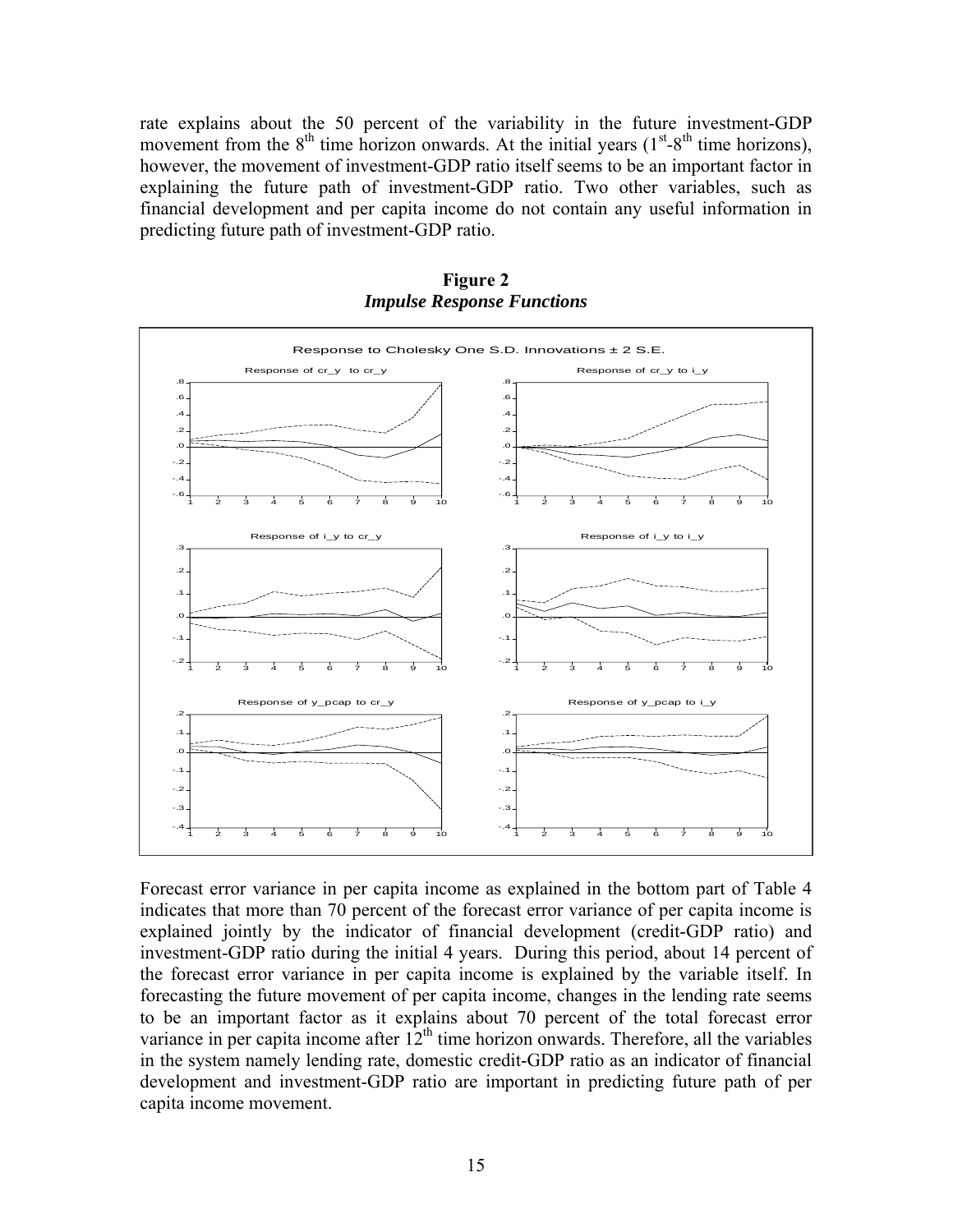| <b>Variance Decompositions of Financial Development</b><br>1. |                                                                  |                  |            |            |  |  |  |
|---------------------------------------------------------------|------------------------------------------------------------------|------------------|------------|------------|--|--|--|
| <b>Time Horizon</b>                                           | <b>Explained by shocks in</b>                                    |                  |            |            |  |  |  |
| (Year)                                                        | <b>Lending Rate</b>                                              | <b>Financial</b> | Investment | Income per |  |  |  |
|                                                               |                                                                  | Development      |            | Capita     |  |  |  |
| $\overline{4}$                                                | 27.61                                                            | 40.57**          | 31.30      | 0.52       |  |  |  |
|                                                               | $(-16.84)$                                                       | $(-19.77)$       | $(-17.74)$ | $(-3.75)$  |  |  |  |
| 8                                                             | 52.89**                                                          | 21.60            | 20.17      | 5.33       |  |  |  |
|                                                               | $(-17.81)$                                                       | $(-16.48)$       | $(-16.43)$ | $-(6.28)$  |  |  |  |
| 12                                                            | 63.72**                                                          | 18.84            | 12.40      | 5.04       |  |  |  |
|                                                               | $(-18.80)$                                                       | $(-17.16)$       | $(-16.36)$ | $(-6.15)$  |  |  |  |
| 16                                                            | 70.36**                                                          | 12.72            | 11.15      | 5.77       |  |  |  |
|                                                               | $(-19.54)$                                                       | $(-17.10)$       | $(-16.54)$ | $(-6.26)$  |  |  |  |
| 20                                                            | 70.72**                                                          | 14.63            | 8.64       | 6.01       |  |  |  |
|                                                               | $(-19.77)$                                                       | $(-17.72)$       | $(-16.90)$ | $(-5.92)$  |  |  |  |
|                                                               | $\overline{2}$ .<br><b>Variance Decompositions of Investment</b> |                  |            |            |  |  |  |
| $\overline{4}$                                                | 31.86                                                            | 2.02             | 61.57**    | 4.54       |  |  |  |
|                                                               | $(-16.95)$                                                       | $(-14.64)$       | $(-19.07)$ | $(-5.01)$  |  |  |  |
| 8                                                             | 43.29**                                                          | 5.95             | 45.68**    | 5.08       |  |  |  |
|                                                               | $(-17.84)$                                                       | $(-16.17)$       | $(-18.21)$ | $(-5.91)$  |  |  |  |
| 12                                                            | 50.09**                                                          | 14.15            | 31.19      | 4.57       |  |  |  |
|                                                               | $(-18.92)$                                                       | $(-16.75)$       | $(-17.60)$ | $(-5.50)$  |  |  |  |
| 16                                                            | 62.32**                                                          | 15.56            | 17.73      | 4.40       |  |  |  |
|                                                               | $(-19.59)$                                                       | $(-17.01)$       | $(-17.41)$ | $(-5.71)$  |  |  |  |
| 20                                                            | 57.43**                                                          | 28.07            | 10.56      | 3.94       |  |  |  |
|                                                               | $(-19.89)$                                                       | $(-17.84)$       | $(-17.38)$ | $(-5.73)$  |  |  |  |
| <b>Variance Decompositions of Income per Capita</b><br>3.     |                                                                  |                  |            |            |  |  |  |
| $\overline{4}$                                                | 13.92                                                            | 38.56**          | 33.56**    | 13.96**    |  |  |  |
|                                                               | $(-16.54)$                                                       | $(-17.96)$       | $(-16.22)$ | $(-6.90)$  |  |  |  |
| 8                                                             | 41.35                                                            | 28.39            | 19.56      | 10.70      |  |  |  |
|                                                               | $(-18.80)$                                                       | $(-17.04)$       | $(-16.14)$ | $(-6.53)$  |  |  |  |
| 12                                                            | 66.24**                                                          | 11.94            | 15.14      | 6.68       |  |  |  |
|                                                               | $(-19.64)$                                                       | $(-17.24)$       | $(-16.46)$ | $(-5.94)$  |  |  |  |
| 16                                                            | 70.69**                                                          | 14.13            | 8.94       | 6.24       |  |  |  |
|                                                               | $(-19.67)$                                                       | $(-17.32)$       | $(-16.86)$ | $(-5.99)$  |  |  |  |
| 20                                                            | 65.60**                                                          | 20.35            | 8.34       | 5.71       |  |  |  |
|                                                               | $(-20.14)$                                                       | $(-17.57)$       | $(-17.00)$ | $(-5.92)$  |  |  |  |

## **Table-4: Variance Decompositions of Financial Development, Investment and per Capita Income**

Notes:

1. First entry in each cell is the point estimates of the percentage of forecast error variance of variable *i* as explained by shocks to variable *j*. Monte Carlo (1000) simulated standard errors are reported in the parenthesis.

2<sup>.\*\*</sup> indicate point estimates are statistically significant at 5% level assuming that the estimates are asymptotically normally distributed.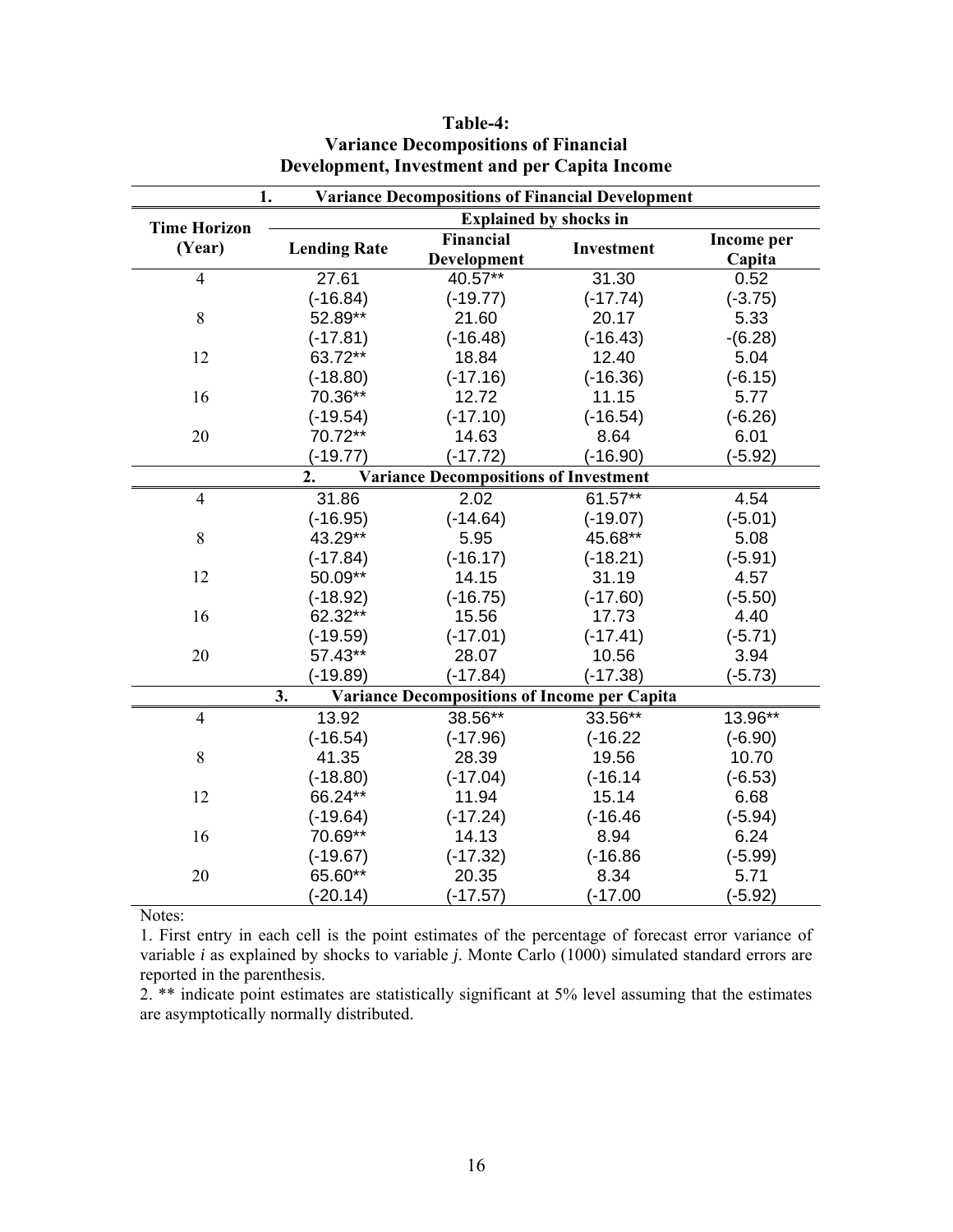### **8. Summary and Conclusion**

The intention of this paper is to investigate the long-run relationship between financial development and economic growth, particularly, the long-run impact of financial development on investment and per capita income. Accordingly, a system of equations based on some theoretical predictions is specified and estimated using Blanchard and Quah's (1989) technique of SVAR. To examine the short-run dynamics among the variables in the system, however, the impulse response functions (IRFs) and variance decomposition (VDCs) are computed using Cholesky factorization where the standard errors for VDCs are computed through 1000 Monte Carlo simulations.

An overview of financial development in Bangladesh as discussed in Section 2 shows steady increasing trend in all the indicators of financial development, investment-GDP ratio and income per capita with a clear indication of a close association among them during 1976-2005. Although this apparent association does not necessarily imply any causal link between financial development and per capita income, the estimated long-run response matrix strongly support the hypothesis that financial development has long-run impact on per capita income.

The estimates of long-run response matrix indicate that financial development has longrun impact on both investment-GDP ratio and on per capita income. The results also confirm that investment's share of GDP has long-run impact on per capita income as well. Thus, financial development in Bangladesh has direct as well as indirect (via investment) long-run impact on per capita income. These results, therefore, support the main hypothesis of the study that financial development has long-run impact on income per capita. As the estimated results of the long-run response matrix indicate that while the lending rate does not have any statistically significant impact on any of the variables in the system, the lending rate as a policy instrument would not be useful in expanding credit or in stimulating economic activity .

Regarding the short-run dynamics among the variables in the system, it has been observed from the IRFs that a positive shock in credit-GDP ratio or investment-GDP ratio generates a positive short-run response in per capita income, i.e., both credit and investment GDP ratios have short-run positive impact on per capita income. The results from VDCs, on the other hand, indicate that all the variables in the system, such as the lending rate, indicators of financial development and investment's share of GDP contain very useful information in predicting the future path of per capita income even though lending rate does not have any long-run impact on any of the variables in the system.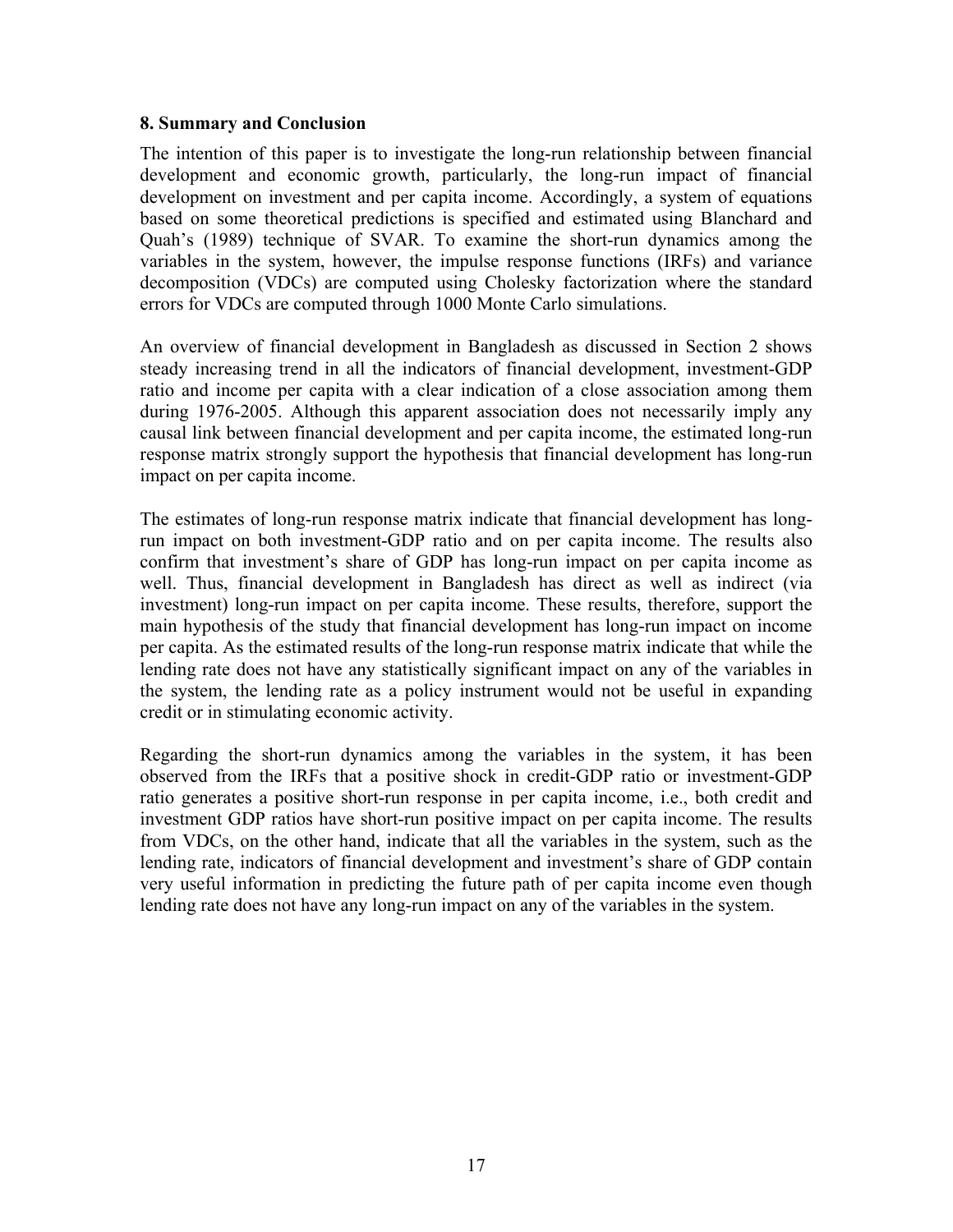#### **Reference:**

- Arestis, P. and P. Demetriades (1997), "Financial Development and Economic Growth: Assessing the Evidence," *The Economic Journal*, 107, 783-799.
- Bencivenga, V. R. and B. D. Smith (1998), "Economic Development and Financial Depth in a Model with Costly Financial Intermediation," *Research in Economics*, 52, 363-386.
- \_\_\_\_\_, "Financial Intermediation and Endogenous Growth," *The Review of Economic Studies*, 58:2 (1991): 195-209.
- Bernanke, B. S. (1986), "Alternative Explanations of the Money-Income Correlation," *Carnegie-Rochester Conference Series on Public Policy*, pp. 49-100.
- Beck, T., R. Levine and N. Loayza (2000), "Finance and the sources of economic growth," *Journal of Financial Economics*, 58, 261-300.
- \_\_\_\_\_ (1991), "Financial Intermediation and Endogenous Growth," *The Review of Economic Studies,* 58:2, 195-209.
- Blanchard, O. J. and D. Quah (1989), "The Dynamic Effects of Aggregate Demand and Supply Disturbances," *American Economic Review*, pp. 655-73.
- Gordon, ed., *The American Business Cycle* (University of Chicago Press, Blanchard, O. J. and M. W. Watson (1986), "Are Business Cycle All Alike?" in Robert J. Chicago).
- Choe, C. and I. A. Moosa (1999), "Financial System and Economic Growth: The Korean Experience," *World Development*, 27:6, 1069-1082.
- Deidda, L. and B. Fattauh (2000), "Non-linearity between finance and growth," *Economic Letters,* 74, 339-345.
- Demetriades, P. O. and K. A. Hussein (1996), "Does financial development cause economic growth? Time-series evidence from 16 countries*," Journal of Development Economics,* 51, 387-411.
- Deverux, M. B. and G. W. Smith (1994), "International Risk Sharing and Economic Growth," *International Economic Review*, 35:3, 535-550.
- Dickey, D. A. and W. A. Fuller (1981), "Likelihood ratio statistics for autoregressive time series with unit root," *Econometrica,* 49, 1057-1072.
- Diamond, D. W. (1984), "Financial Intermediation and Delegated Monitoring," *The Review of Economic Studies*, 51:3, 393-414.
- Dixon, H. (1997), "Controversy Finance and Development, Editorial Note" *The Economic Journal,* 107:442, 752-753.
- Enders, W. (1995), *"Applied Econometric Time Series*," John Willy & Sons, Inc.
- Engle, R. F. and C. W. Granger (1987), "Co-integration and Error Correction: Representation, Estimation, and Testing," *Econometrica*, 55:2, 251-276.
- Fase, M. M. G. and R. C. N. Abma (2002), "Financial environment and economic growth in selected Asian countries," *Journal of Asian Economics*, 210, 1-11.
- ry, M. J. (1997), "In Favor of Financial Liberalization," *The Economic Journal*, F 107:442, 754-770.
- \_\_\_\_\_ (1978), "Money and Capital or Financial Deepening in Economic Development?" *Journal of Money, Credit and Banking*, 10:4, 464-475.
- Galetovic, A. (1996), "Specialization, intermediation and growth," *Journal of Monetary Economics,* 38, 549-559.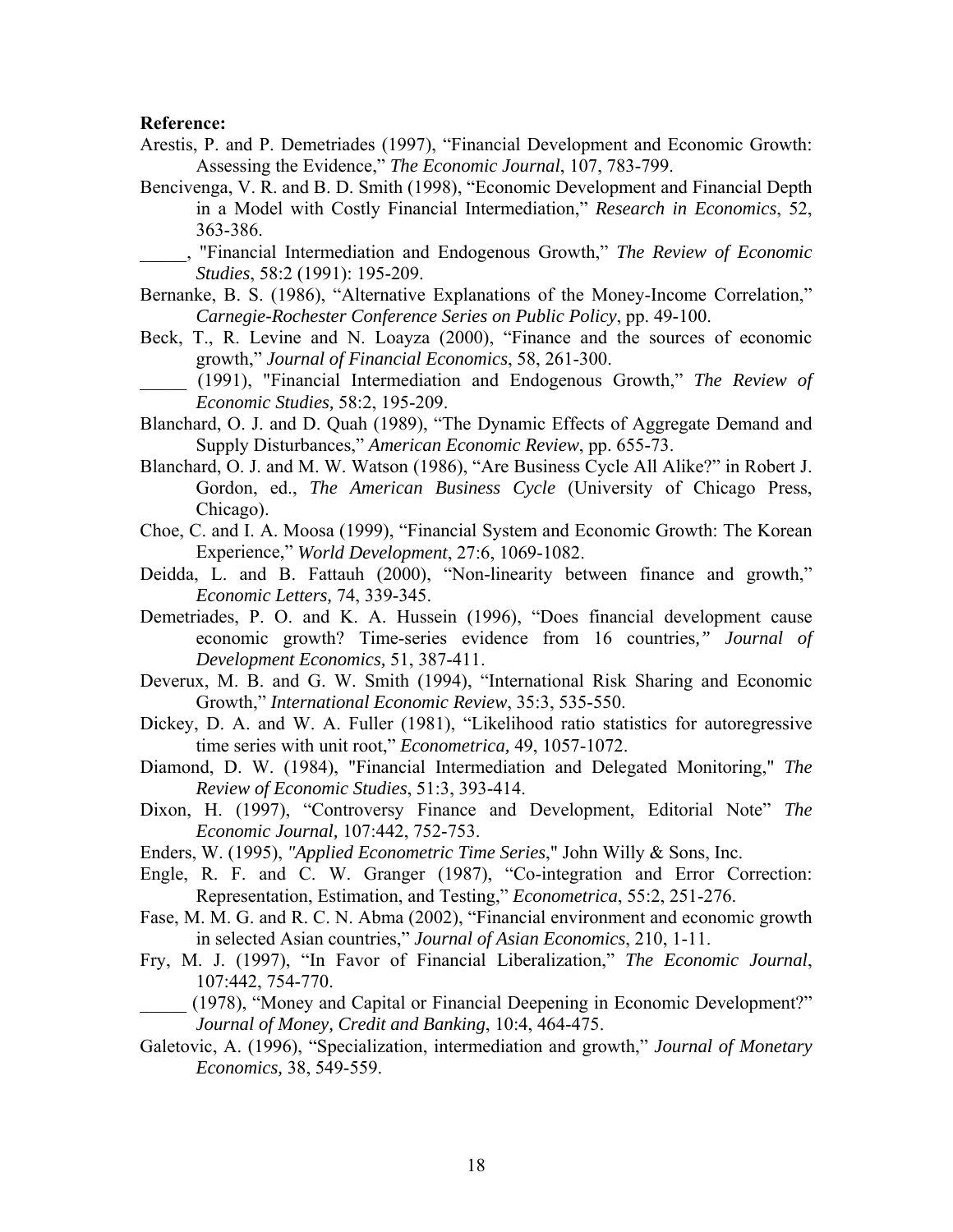- Giorgio, D. G. (2000), "Financial Intermediation and Capital Investment with Costly Monitoring," *International Review of Economics and Finance*, 11, 27-43.
- Goldsmith, R. W. (1969), "Financial Structure and Development," Yale University *Press, New Haven.*
- Greenw ood, J. and B. Jovanovic (1990)," Financial Development, Growth and the Distribution of Income," Journal of Political Economy, 98:5, 1076-1107.
- development of financial markets," Journal of Economic Dynamic and Control, Greenwood, J. and B. D. Smith (1997), "Financial markets in development and the 21, 145-181.
- Gurley, J. G. and E. S. Shaw (1955), "Financial Aspects of Economic Development," The *American Economic Review*, 45:4, 515-538.
- Hansson, P. and L. Jonung, "Finance and economic growth: the case of Sweden 1834-1991," *Research in Economics*, 51, 275-301.
- Jappelli, T. and M. Pagano (1994), "Savings, Growth and Liquidity Constraints," *Quarterly Journal of Economics*, 109:1, 83-109.
- Johansen, S. (1988), "Statistical Analysis of Cointegration Vectors," Journal of *Economic Dynamics and Control,* 12, 231-254.
- King, R . and R. Levine (1993a), "Finance and Growth: Schumpeter Might be Right," *ournal of Economics,* 108:3, 717-737. *Quarterly J*
- Evidence," Journal of Monetary Economics, 32, 513-542. King, R. and R. Levine. (1993b), "Finance, Entrepreneurship and Growth: Theory and
- of stationarity against the alternative of a unit root," *Journal of Econometrics*, 54, Kwiatkowski, D., P. Phillips, P. Schmidt and Y. Shin (1992), "Testing the null hypothesis 159-178.
- Levine , R. (1997), "Financial Development and Economic Growth: Views and Agenda," Journal of Economic Literature, 35:2, 688-726.
- \_\_\_\_\_ (1999), "Law, Finance and Economic Growth," *Journal of Financial Intermediation,* 8, 8-35.
- Causality and Causes," Journal of Monetary Economics, 46, 31-77. Levine, R., N. Loayza and T. Beck (2000), "Financial Intermediation and Growth:
- Levine, R. and S. Zervos (1998), "Stock Markets, Banks and Economic Growth," *American Economic Review*, 88:3, 537-559.
- nexus: evidence from a multivariate VAR," Journal of Development Economics, Luintel, K. B. and M. Khan (1999), "A quantitative reassessment of the finance-growth 60, 381-405.
- McKinnon, R. I. (1973), "*Money and Capital in Economic Development*," The Brookings Institution, Washington, D.C.
- Newey, W. and K. West (1994), "Automatic Lag Selection in Covariance Matrix Estimation," *Review of Economic Studies*, 61, 631-653.
- 5-346. *Biometrica,* 75:2, 33 Phillips, P. and P. Perron (1988), "Testing for a Unit Root in Time Series Regression,"
- Rajan, R. G. and L. Zingales (1998), "Financial dependence and growth," *American Economic Review*, 88, 559-586.
- Robinson, J. (1952), "The generalization of the general theory," in*: The rate of interest and other essays*," Macmillan, London.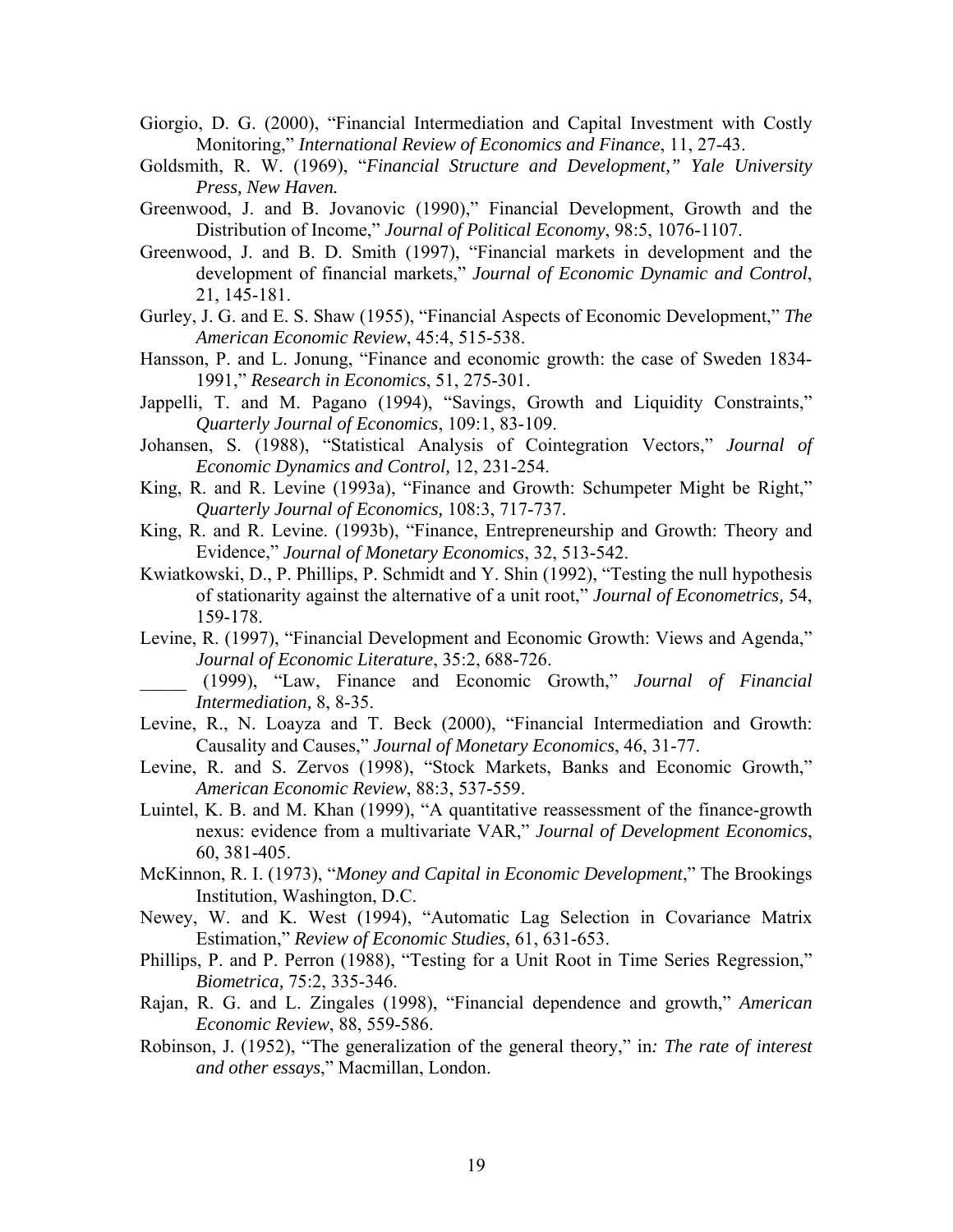- Rousseau, P. L. and P. Wachtel (2000), "Inflation thresholds and the finance-growth nexus," *Journal of International Money and Finance*, 21, 777-793.
- Shapiro, M. D. and M. W. Watson (1988), "Sources of Business Cycle Fluctuations," in Stanley Fischer, ed., *NBER Macroeconomics Annual*, MIT Press, pp. 111-48.
- Sims, C. A. (1989), "Are Forecasting Models Usable for Policy Analysis?" *Federal Reserve Bank of Minneapolis Quarterly Review*, pp. 2-16.
- Sims, C. A. (1980), "Macroeconomics and Reality," *Econometrica*, 48:1, 1-48.
- Shan, J . Z., A. G. Morris and F. Sun (2001), "Financial Development and Economic Growth: An Egg-and-Chicken Problem?" *Review of International Economics*, 9:3, 443-454.
- Shaw, E.S. (1973), "Financial Deepening in Economic Development," Oxford University *Press, London*.
- Singh, A. (1997), "Financial Liberalization, Stock Markets and Economic Development," *The Economic Journal*, 107:442, 771-782.
- Singh, A. and B. A. Weisse (1998), "Emerging Stock Markets, Portfolio Capital Flows and Long-term Economic Growth: Micro and Macroeconomic Perspectives," *World Development*, 26:4, 607-622.
- with Costly Screening," The *Canadian Journal of Economics*, 31:3, 573-595. Wang, C. and S. D. Williamson (1998), "Debt Contracts and Financial Intermediation
- Credit Rationing," Journal of Monetary Economics, 18, 159-179. Williamson, S.D. (1986), "Costly Monitoring, Financial Intermediation and Equilibrium
- Xu, Zhenhui (2000), "Financial Development, Investment and Economic Growth," *Economic Inquiry*, 38:2, 331-344.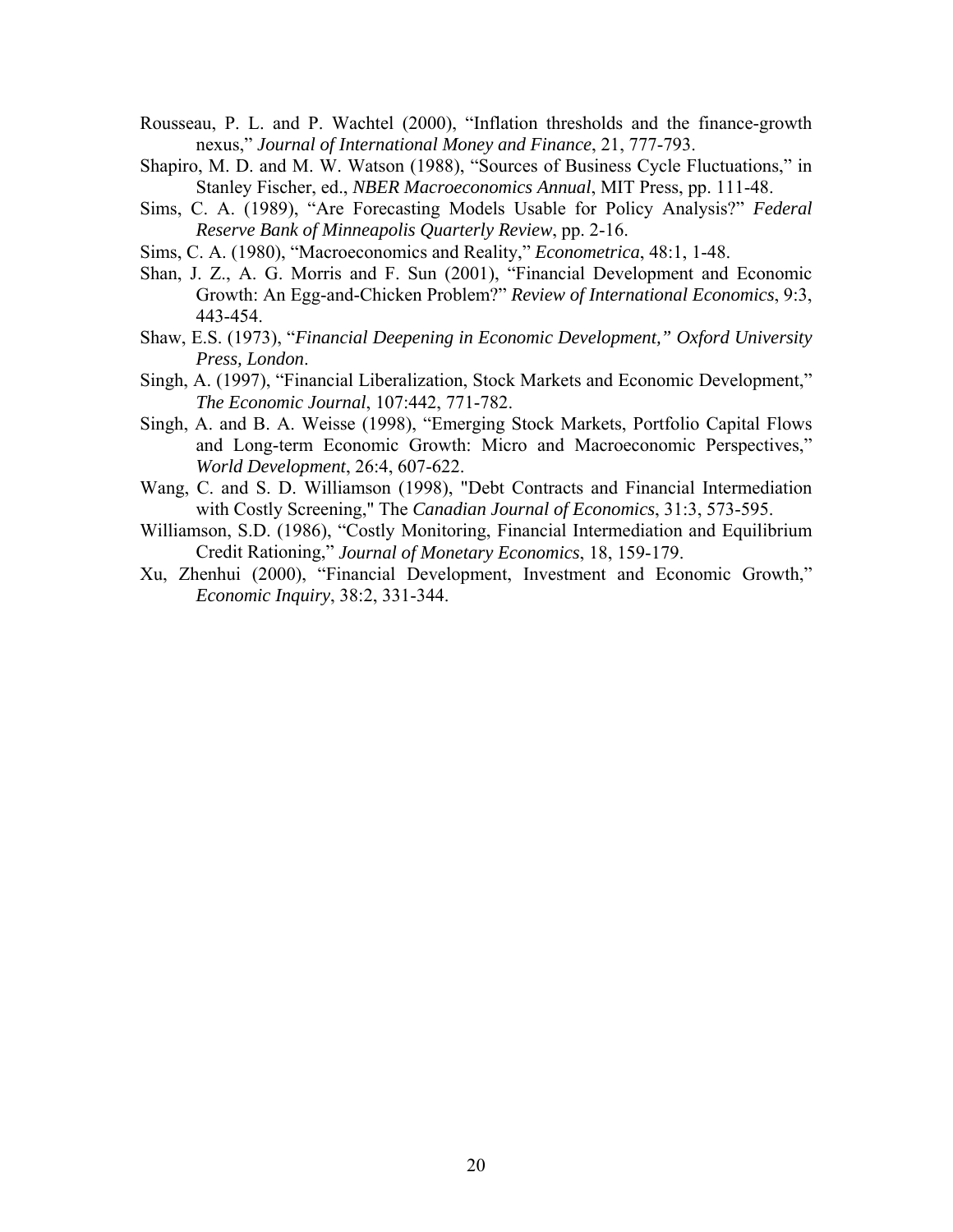

**Appendix A1**  *Financial Development and Investment Relationship*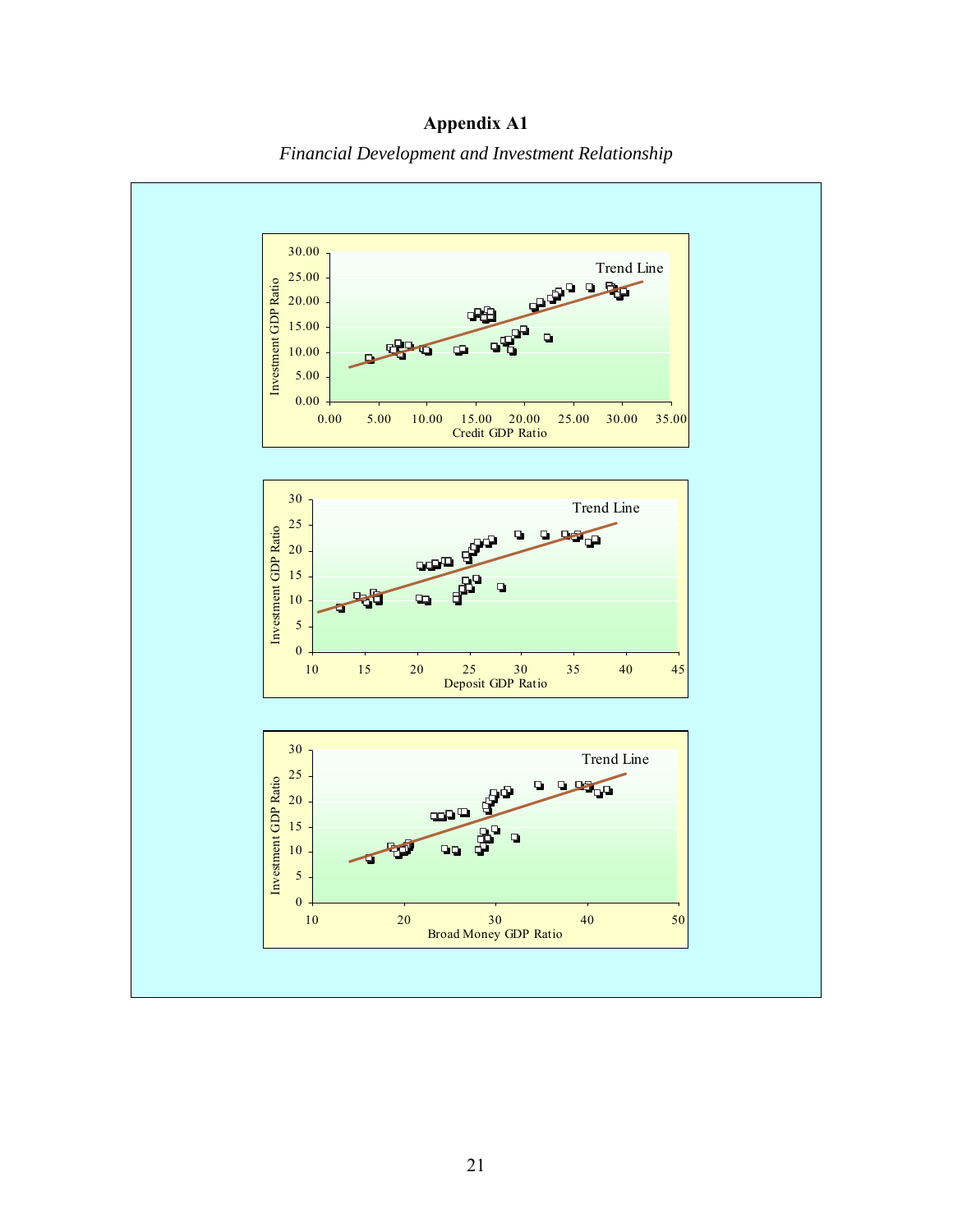

**Appendix A2**  *Financial Development and Per Capita GDP Relationship*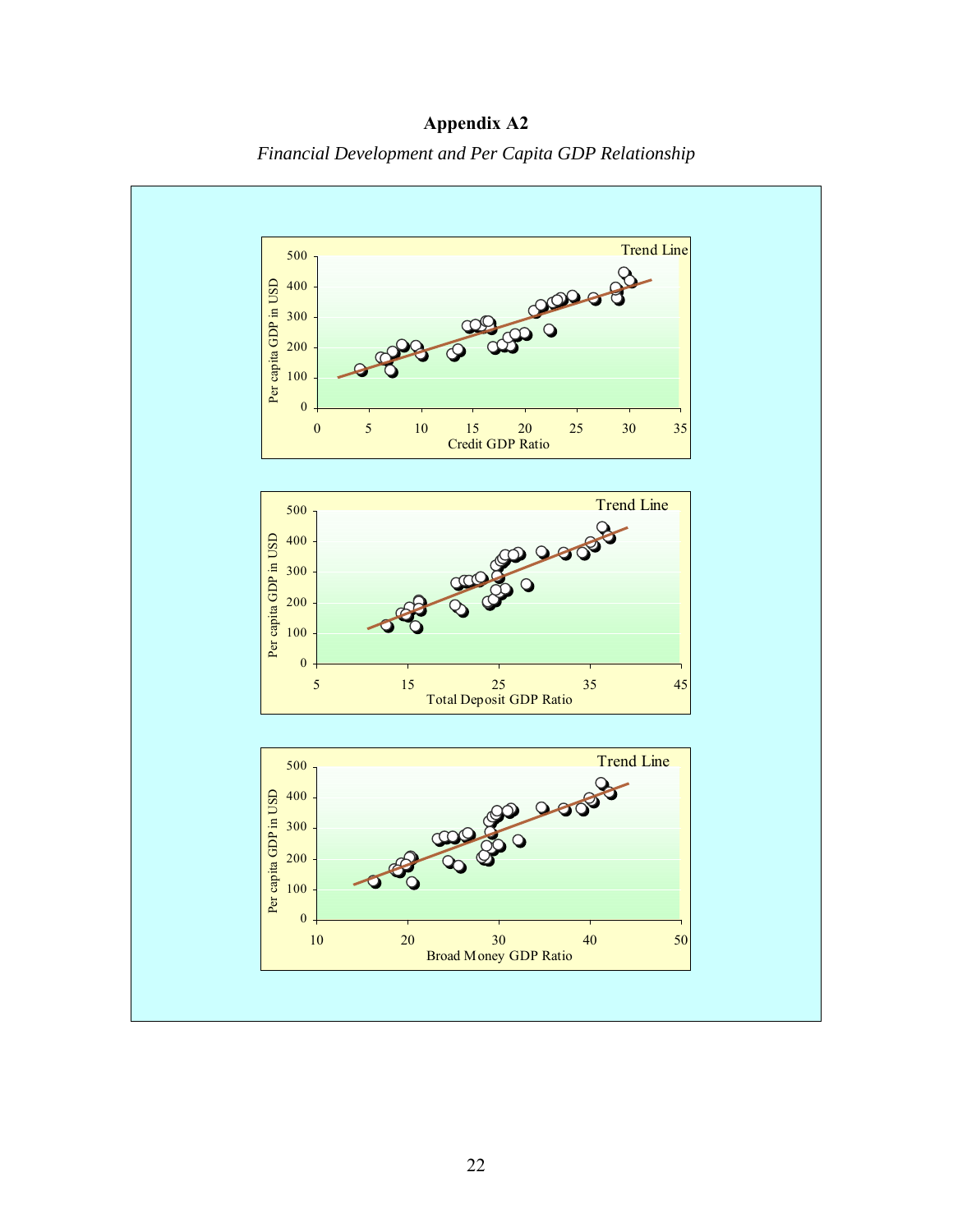**Appendix A3**  *Investment and Per Capital GDP Relationship*